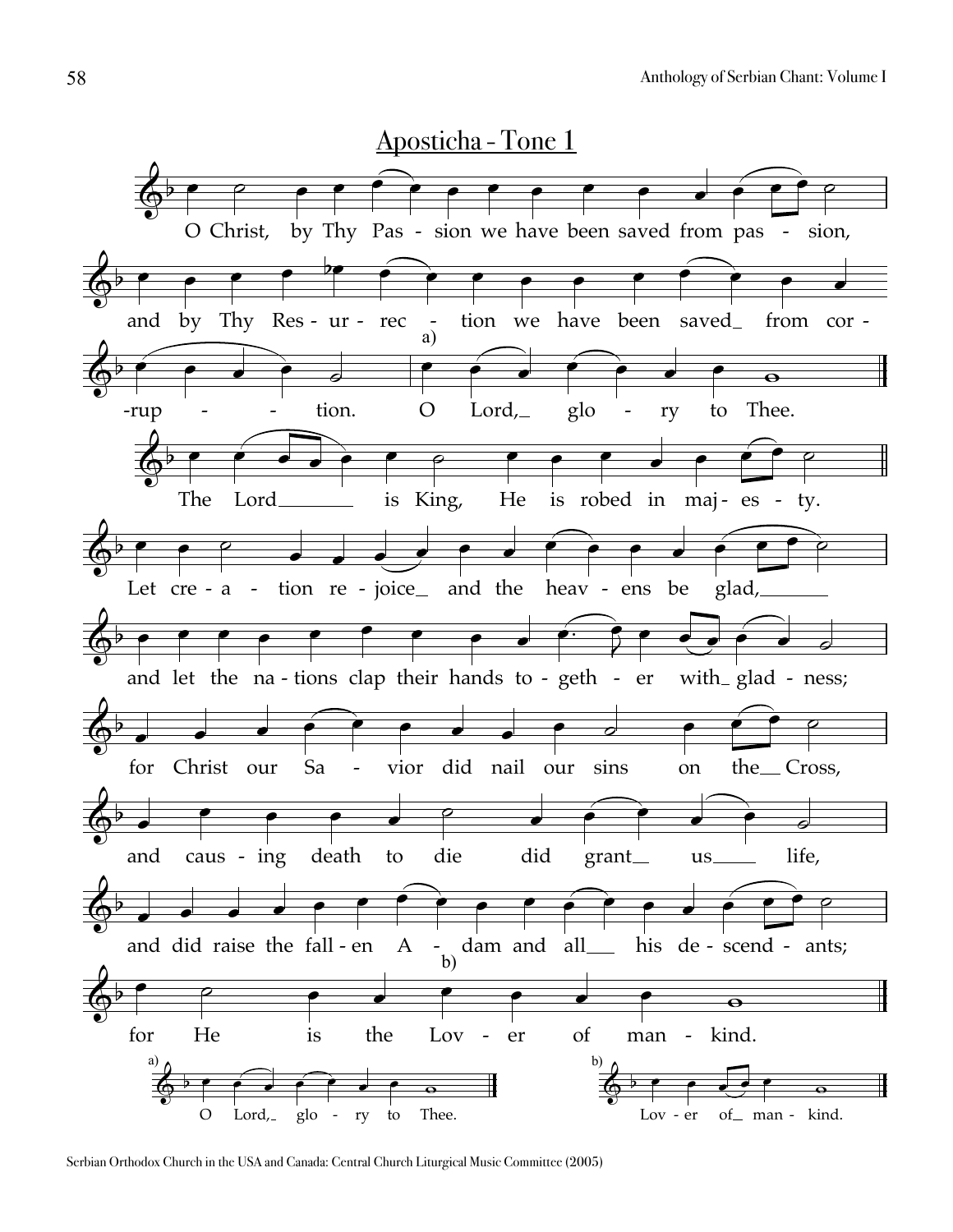

Serbian Orthodox Church in the USA and Canada: Central Church Liturgical Music Committee (2005)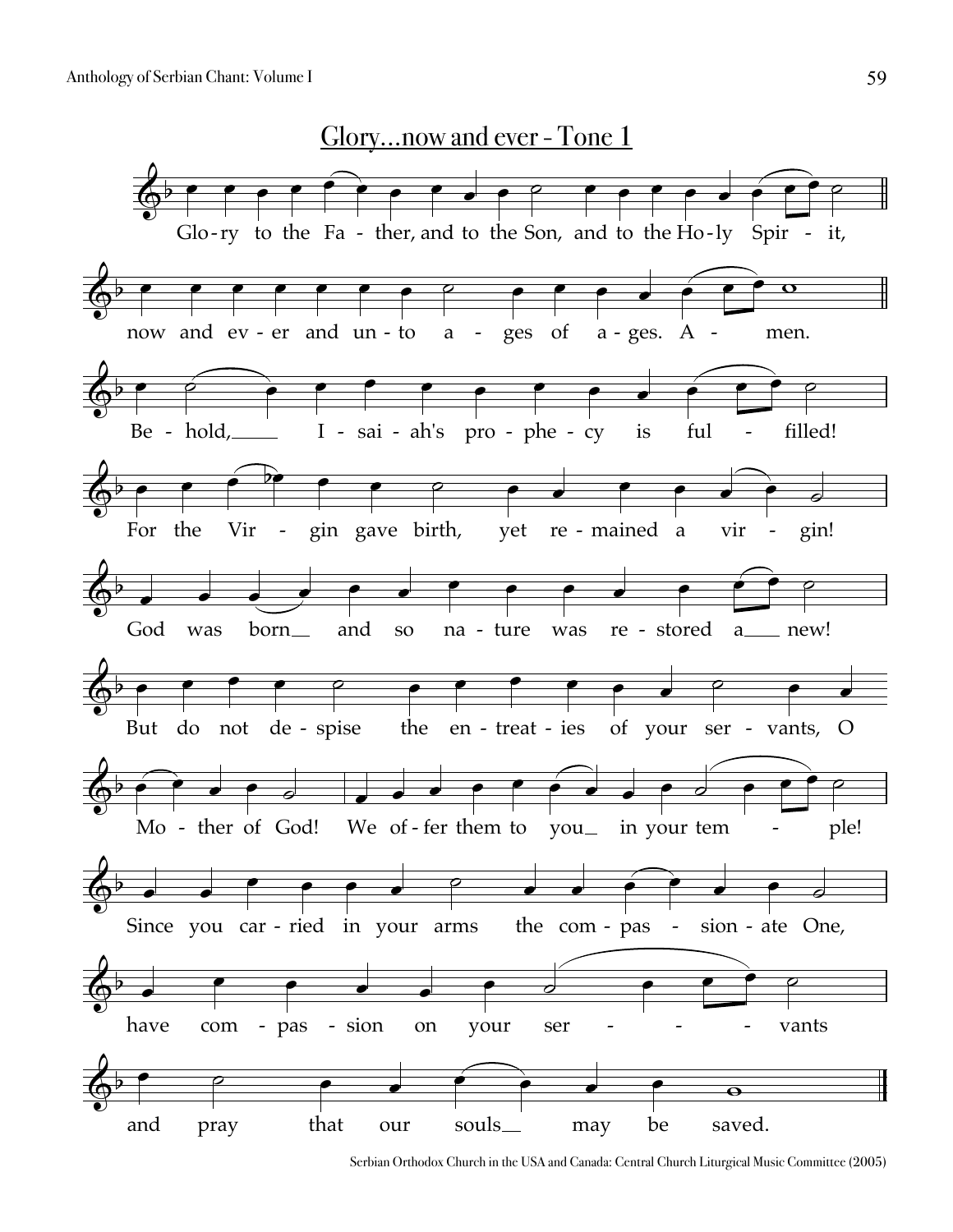

Serbian Orthodox Church in the USA and Canada: Central Church Liturgical Music Committee (2005)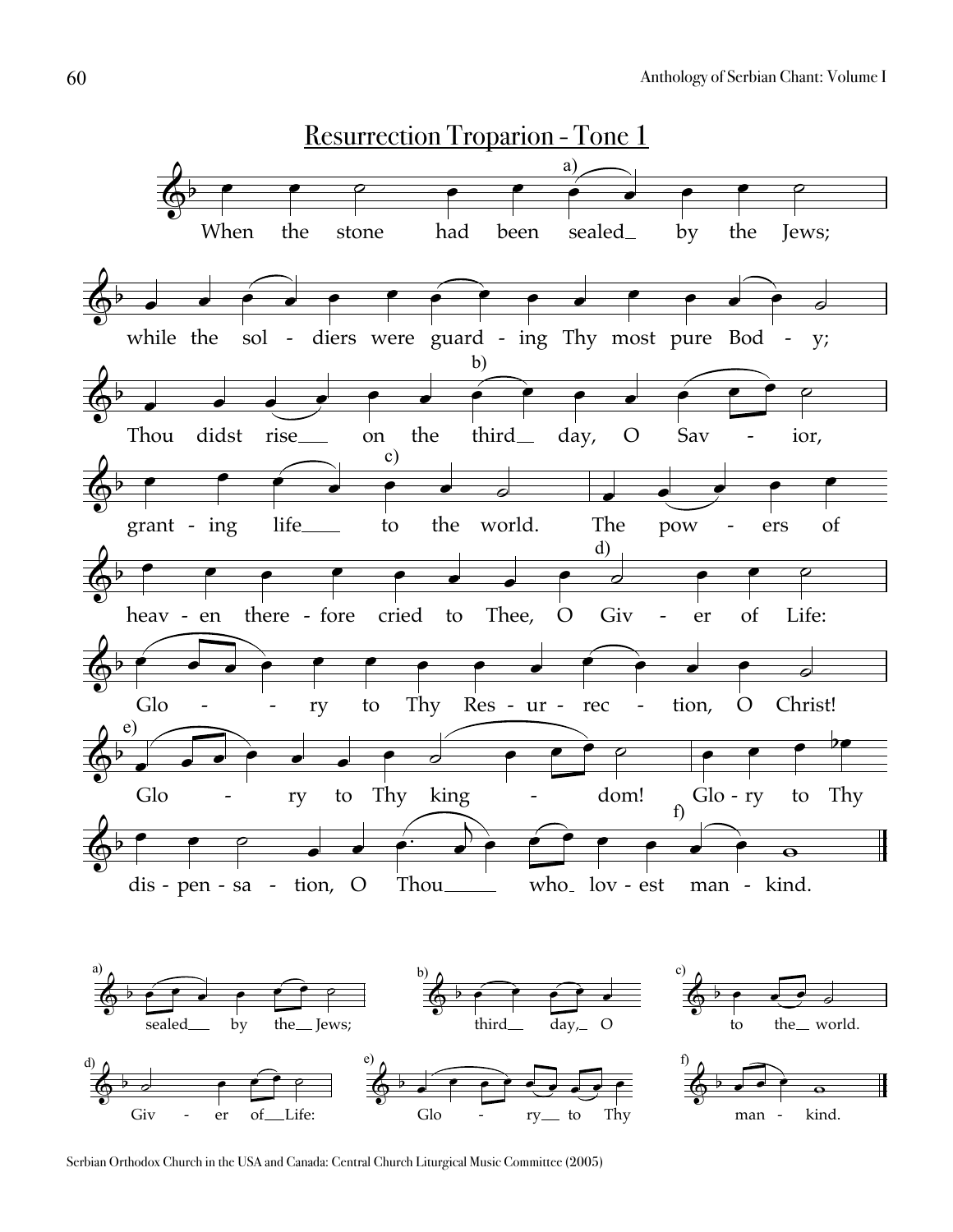

Serbian Orthodox Church in the USA and Canada: Central Church Liturgical Music Committee (2005)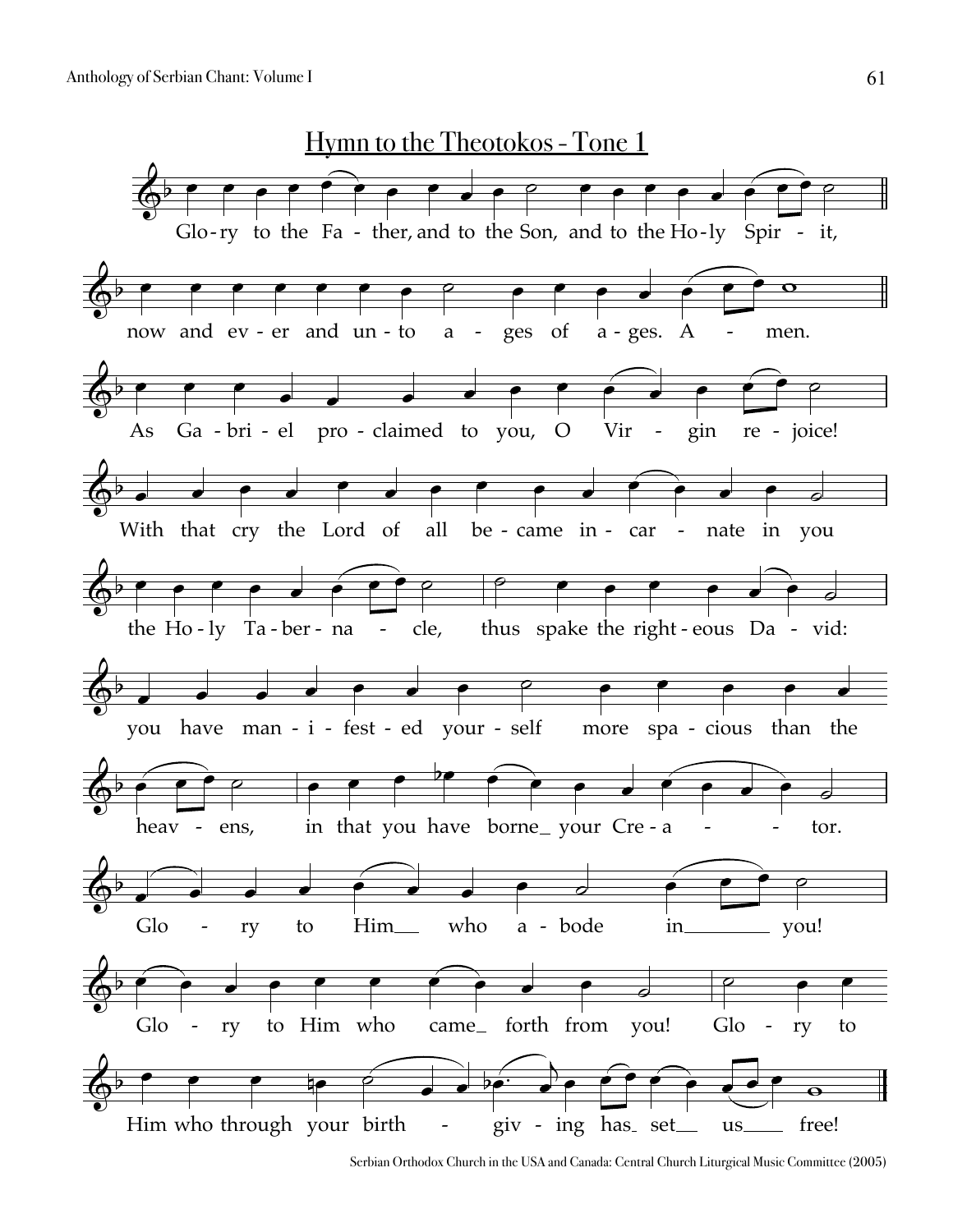

Serbian Orthodox Church in the USA and Canada: Central Church Liturgical Music Committee (2005)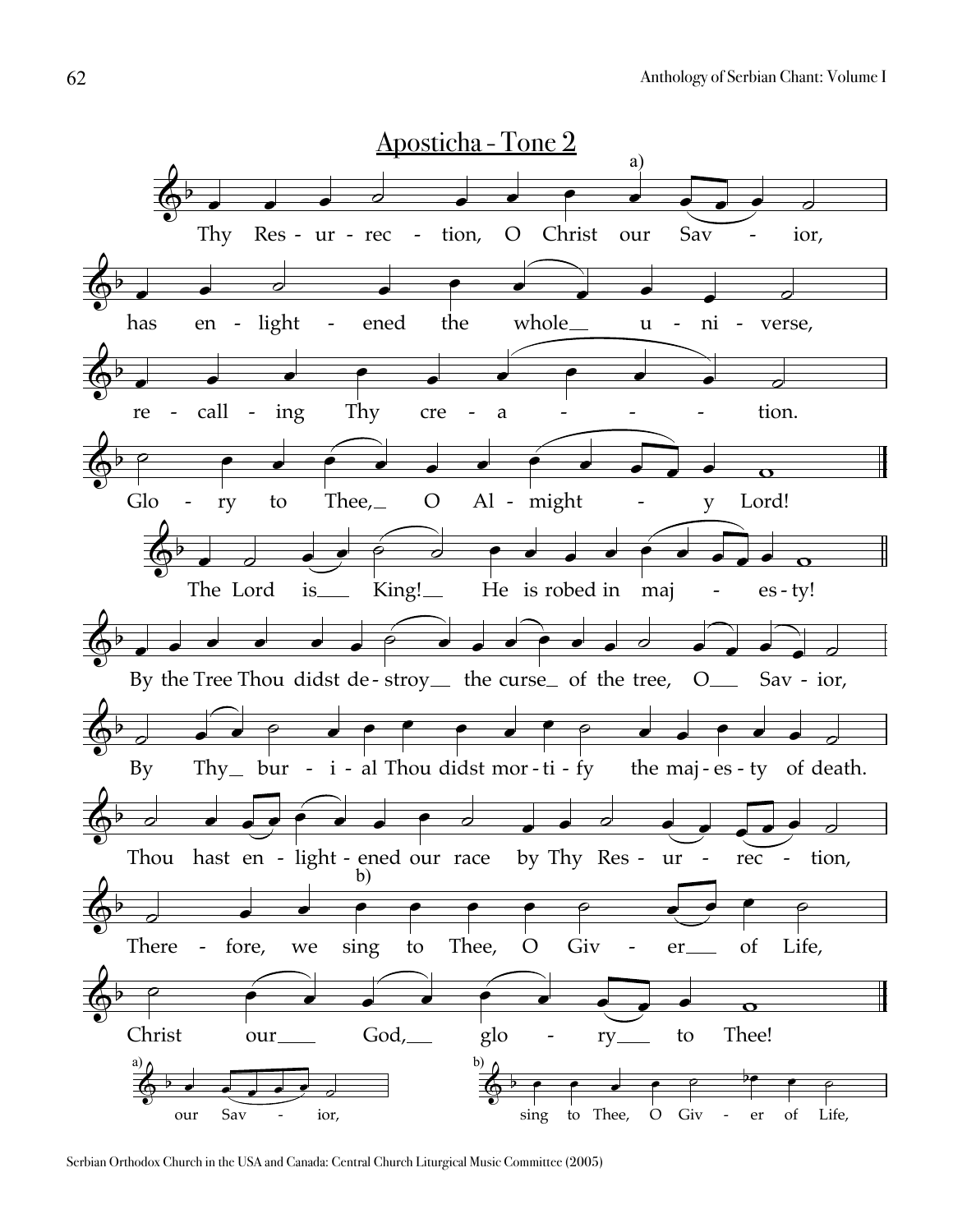

Serbian Orthodox Church in the USA and Canada: Central Church Liturgical Music Committee (2005)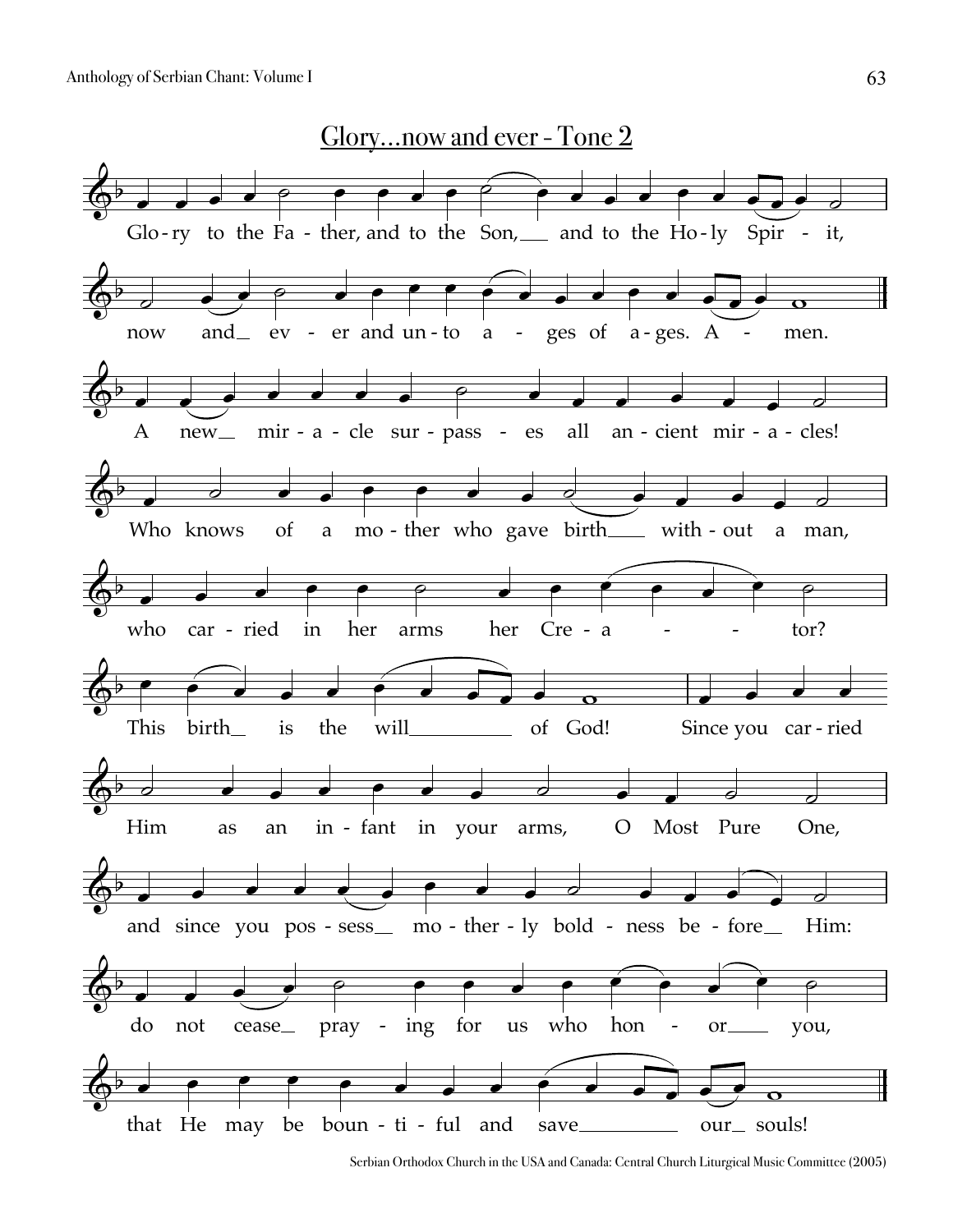

Serbian Orthodox Church in the USA and Canada: Central Church Liturgical Music Committee (2005)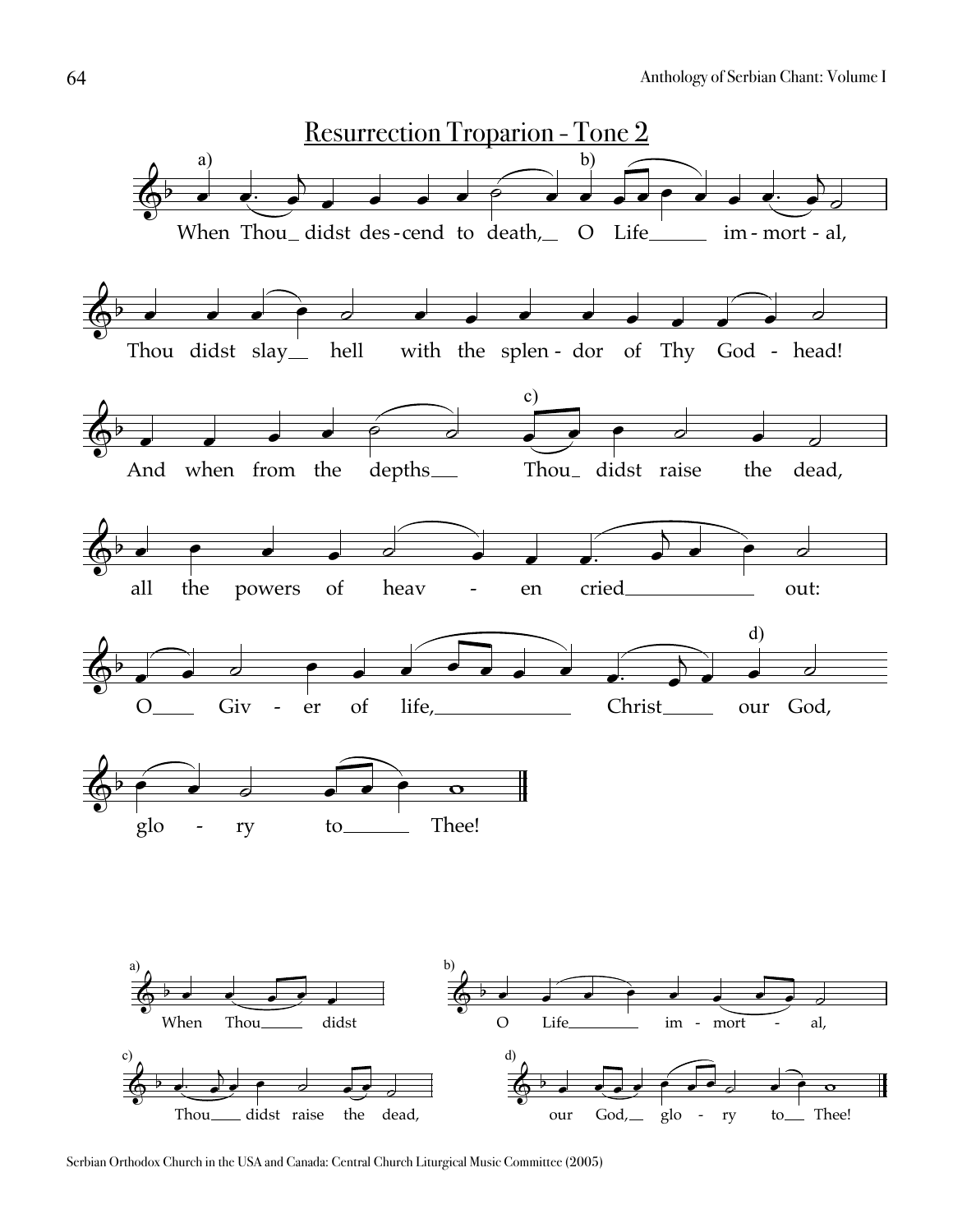

Serbian Orthodox Church in the USA and Canada: Central Church Liturgical Music Committee (2005)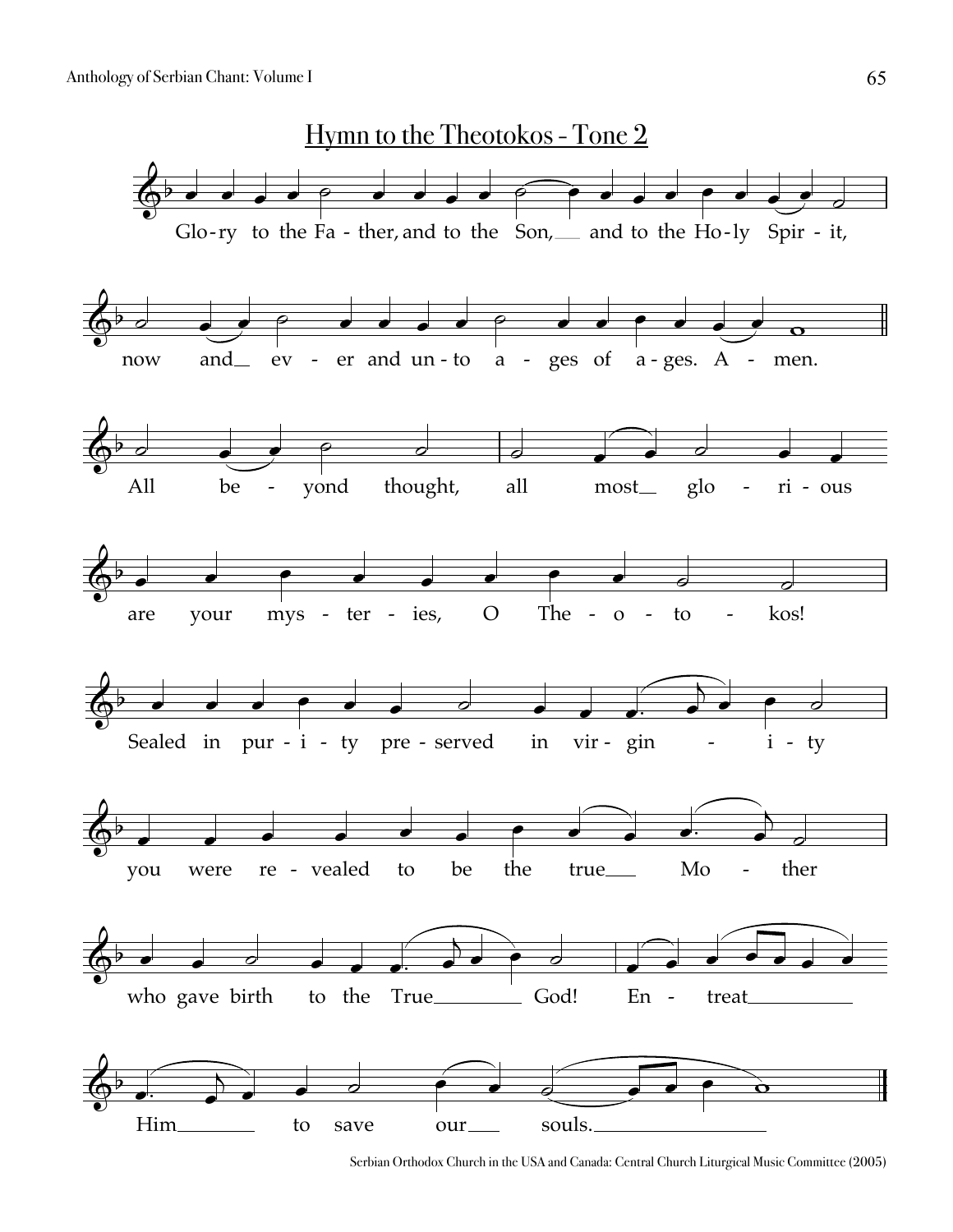

Serbian Orthodox Church in the USA and Canada: Central Church Liturgical Music Committee (2005)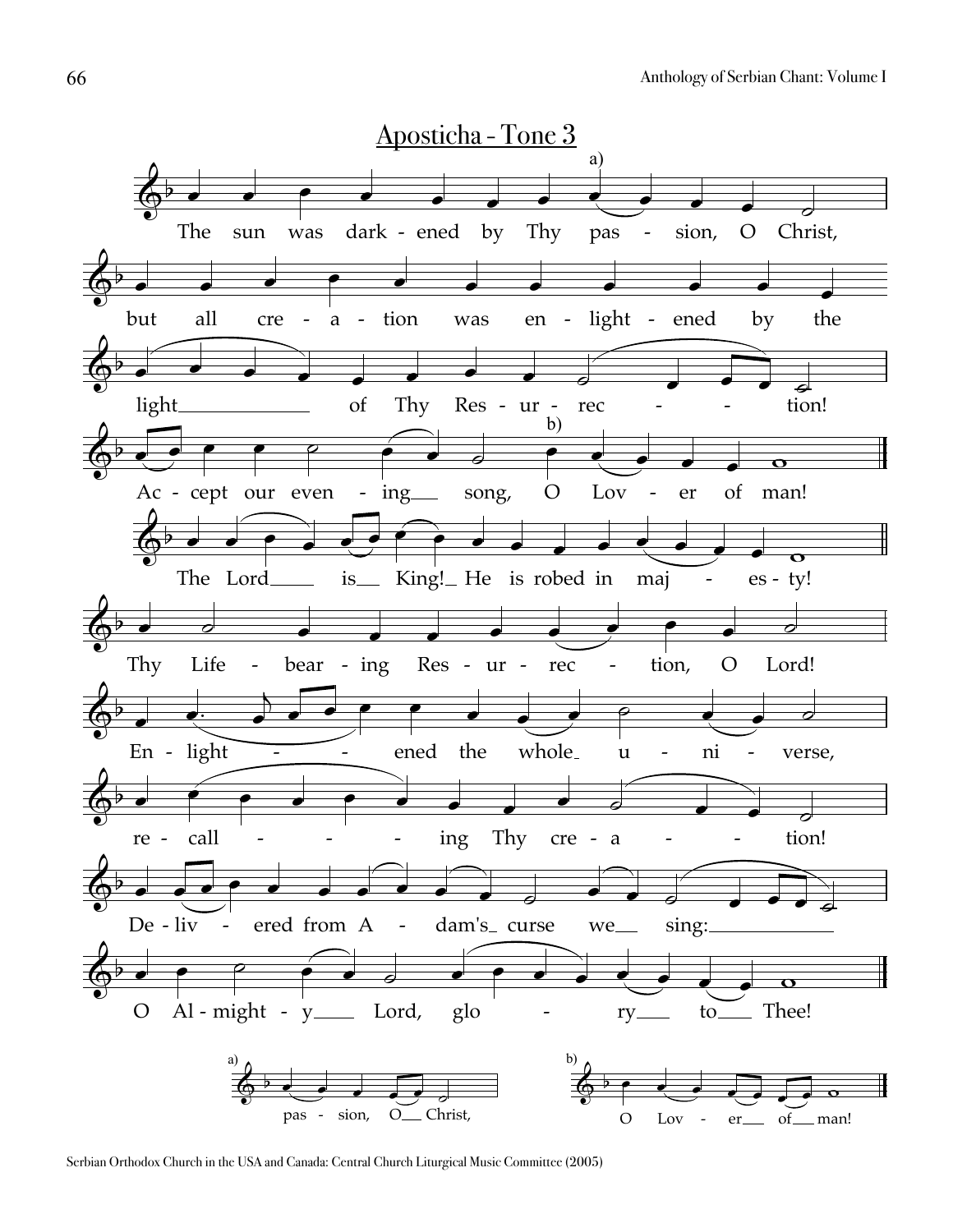

Serbian Orthodox Church in the USA and Canada: Central Church Liturgical Music Committee (2005)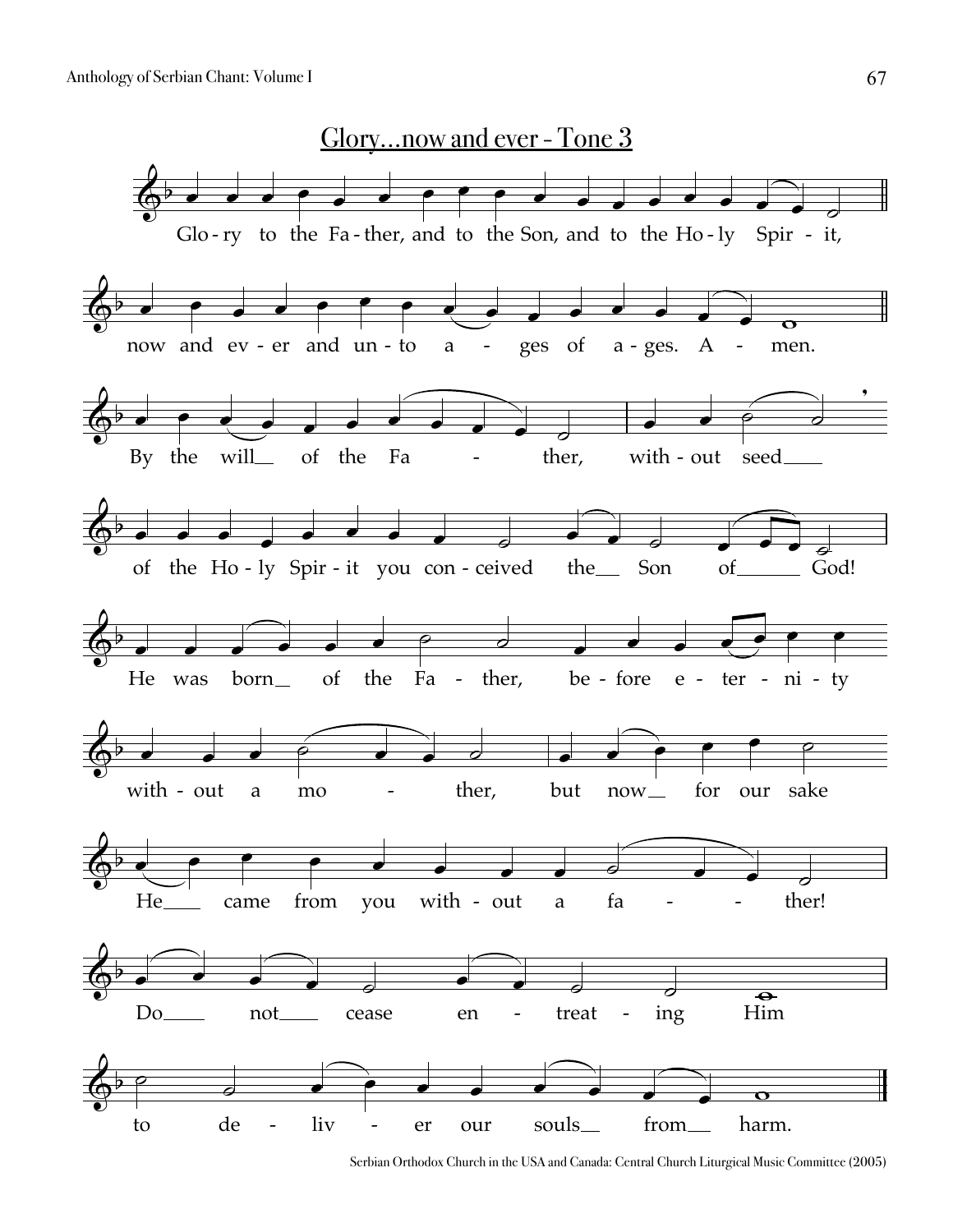

Serbian Orthodox Church in the USA and Canada: Central Church Liturgical Music Committee (2005)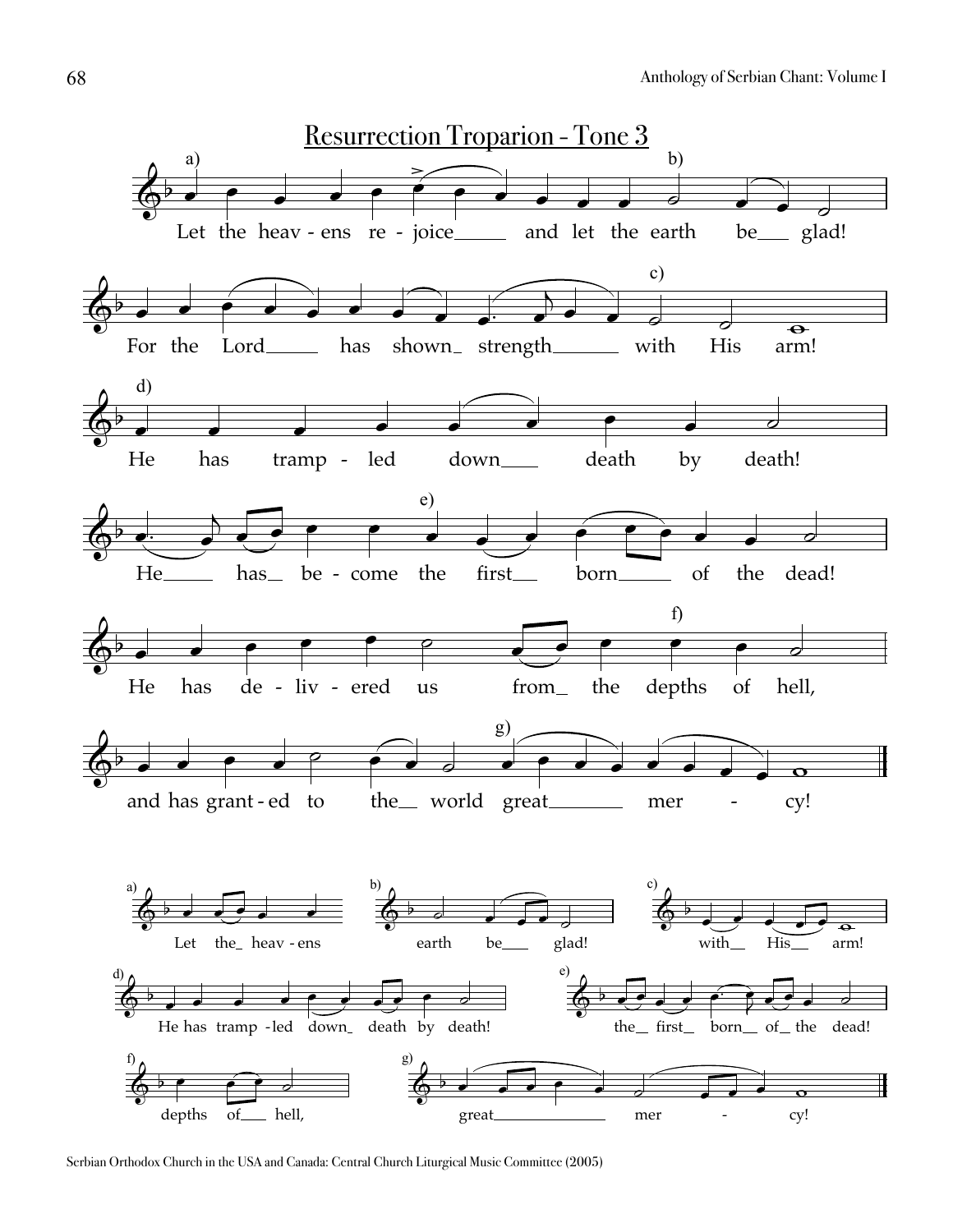

Serbian Orthodox Church in the USA and Canada: Central Church Liturgical Music Committee (2005)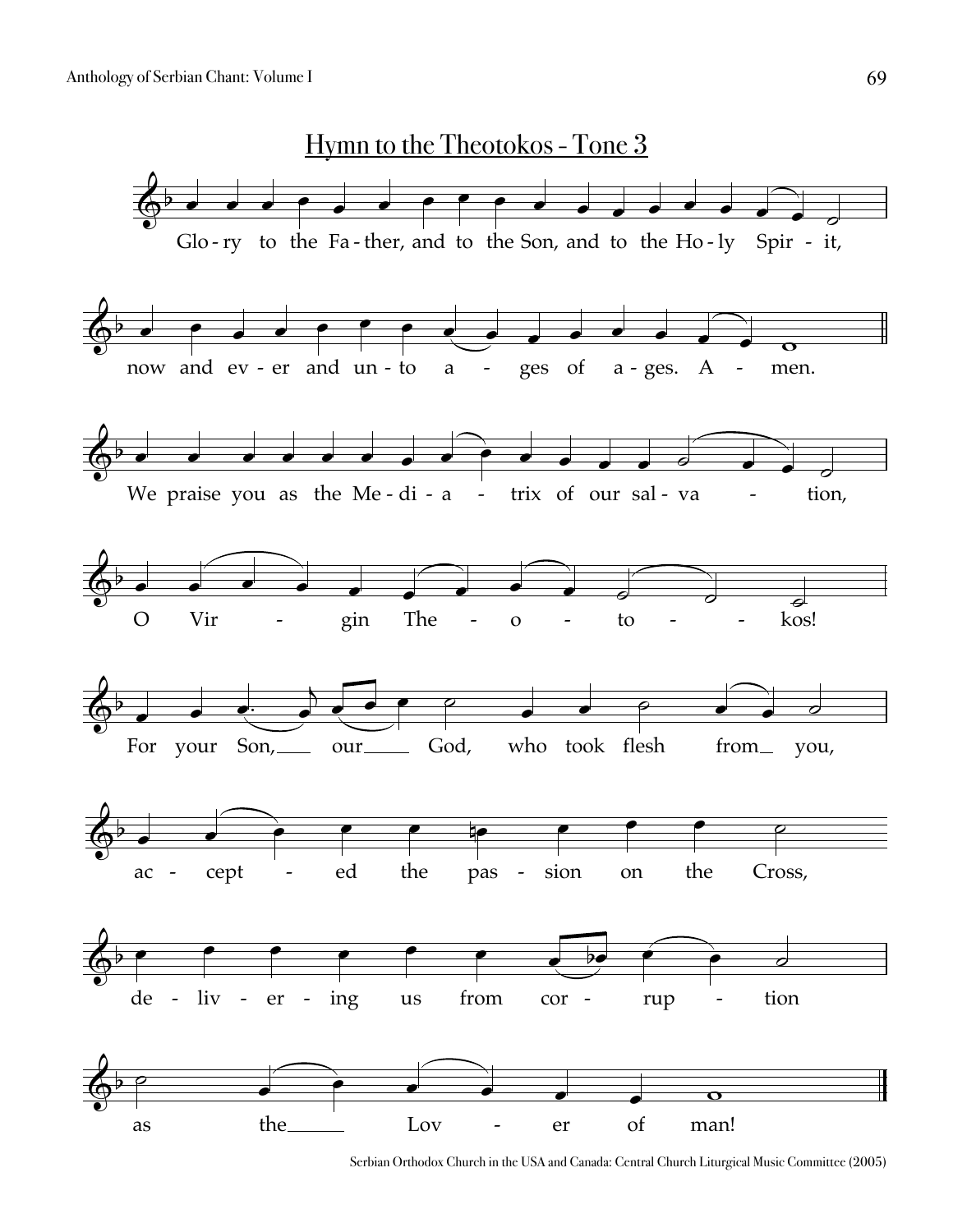

Serbian Orthodox Church in the USA and Canada: Central Church Liturgical Music Committee (2005)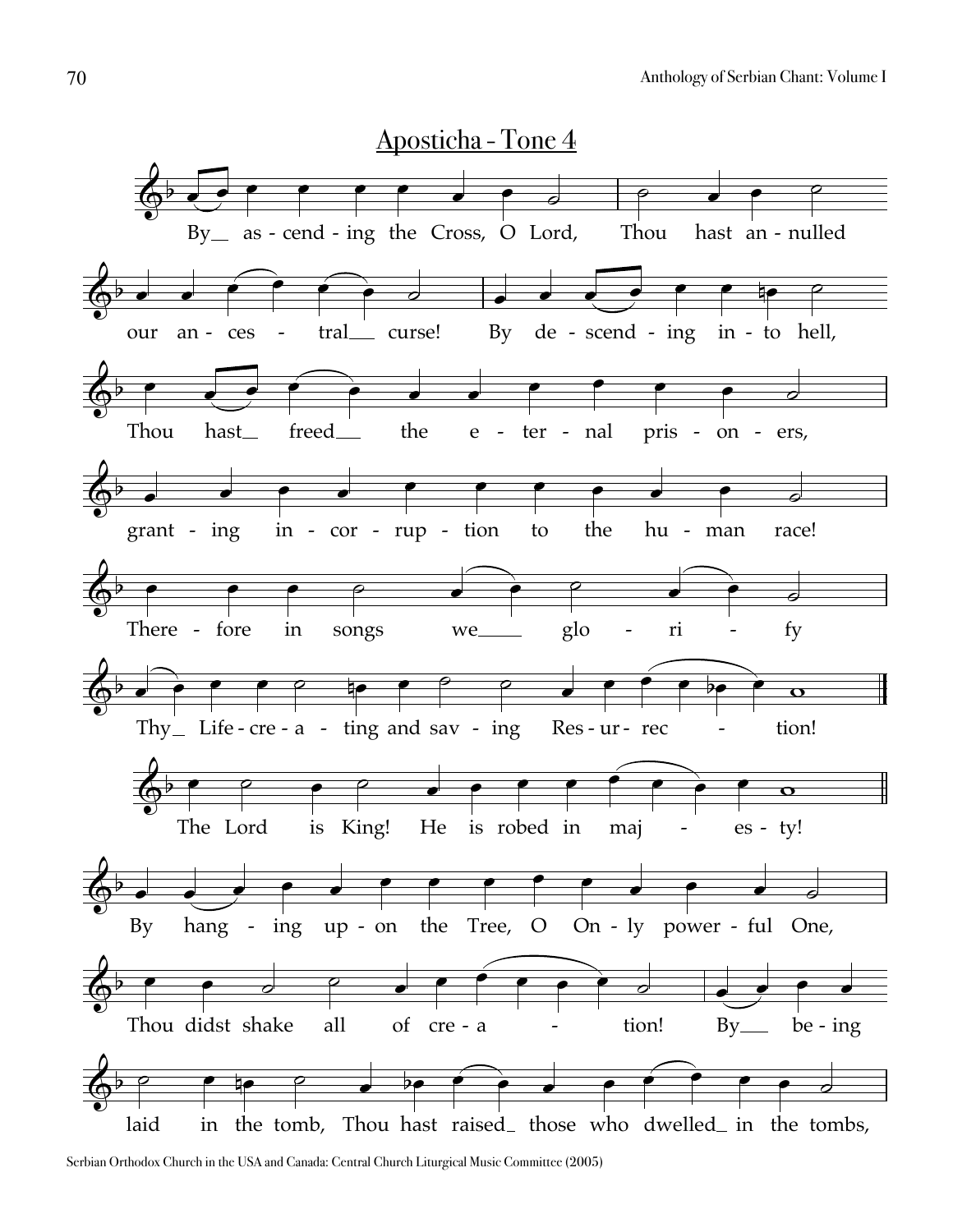

Serbian Orthodox Church in the USA and Canada: Central Church Liturgical Music Committee (2005)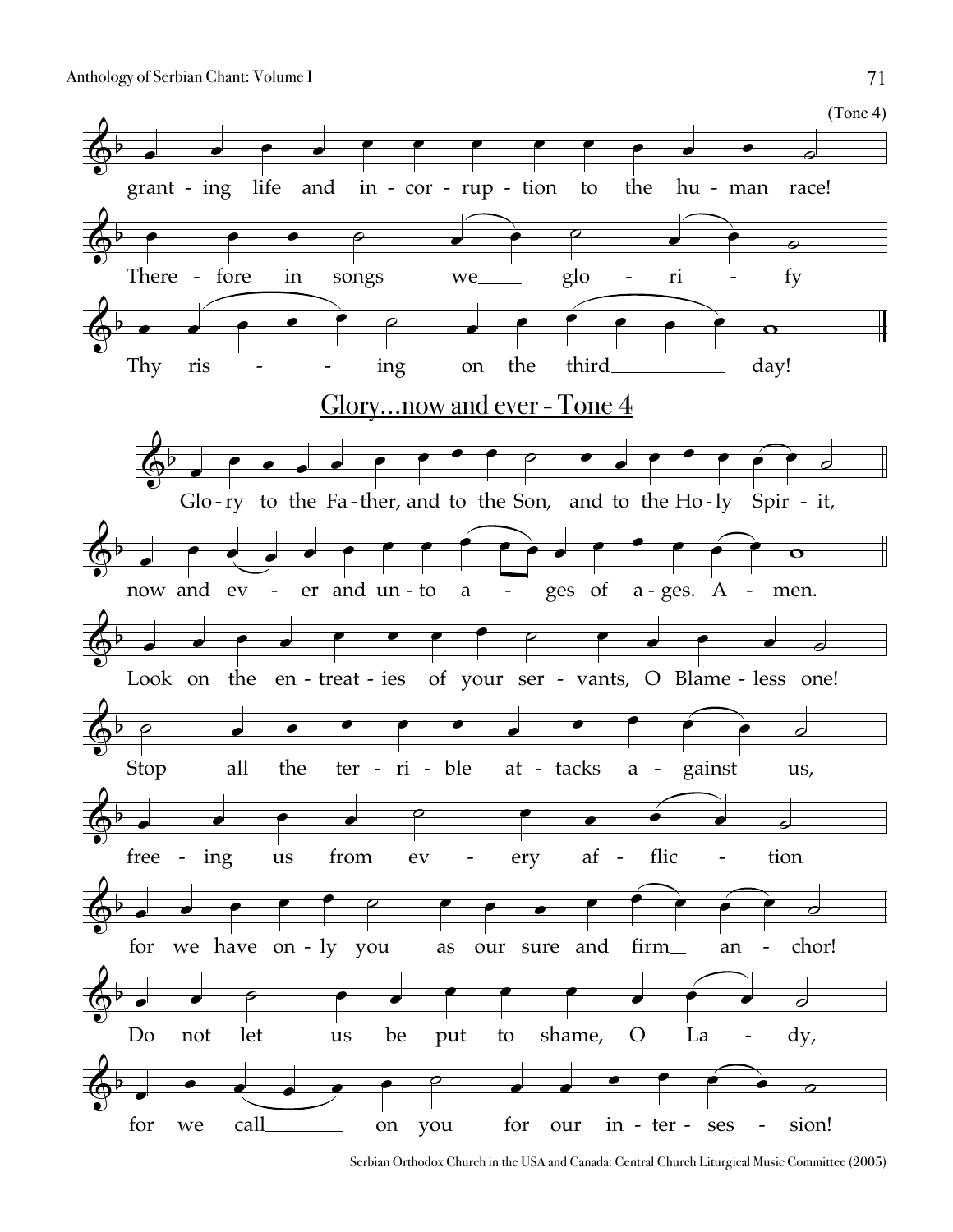

Serbian Orthodox Church in the USA and Canada: Central Church Liturgical Music Committee (2005)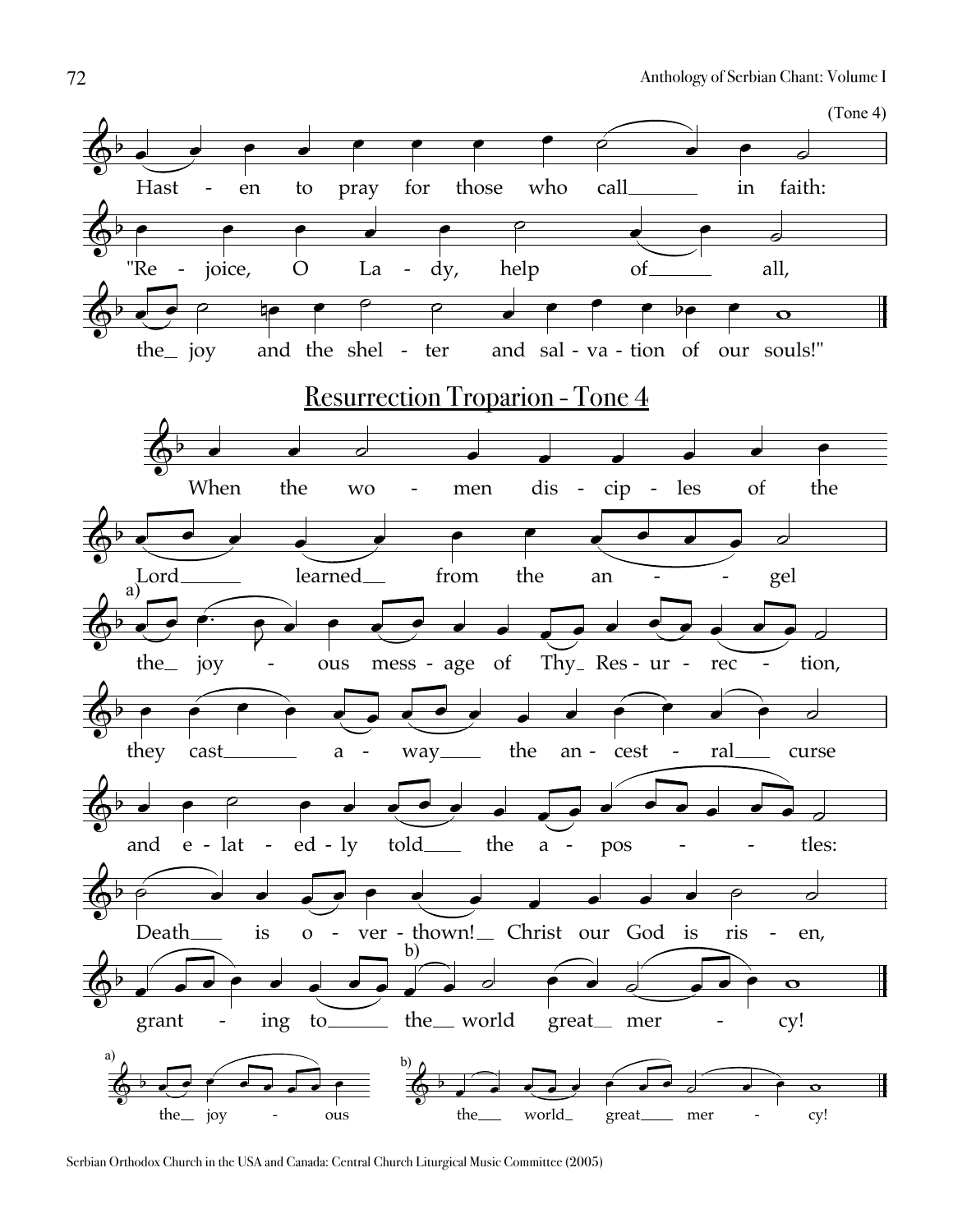

Serbian Orthodox Church in the USA and Canada: Central Church Liturgical Music Committee (2005)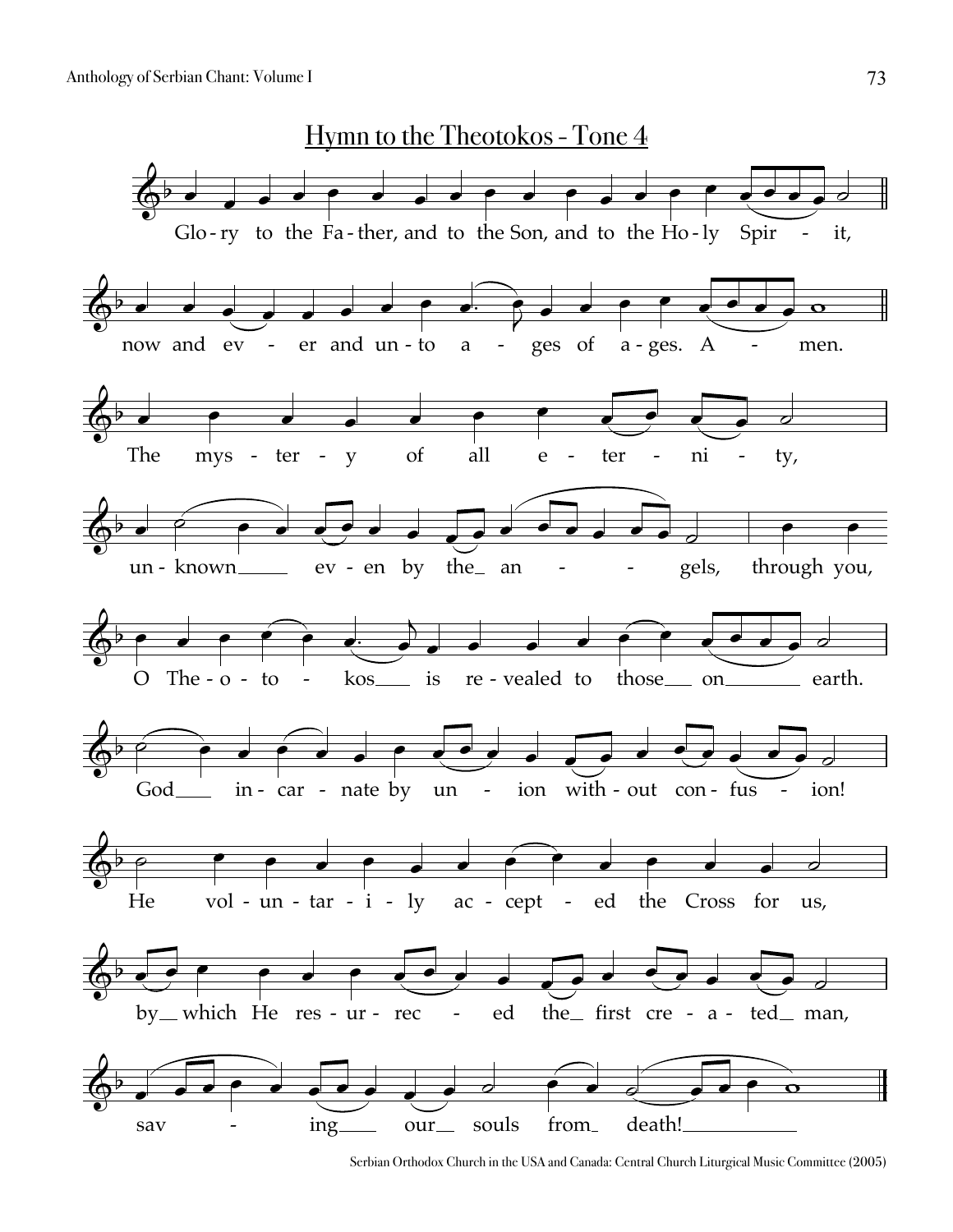

Serbian Orthodox Church in the USA and Canada: Central Church Liturgical Music Committee (2005)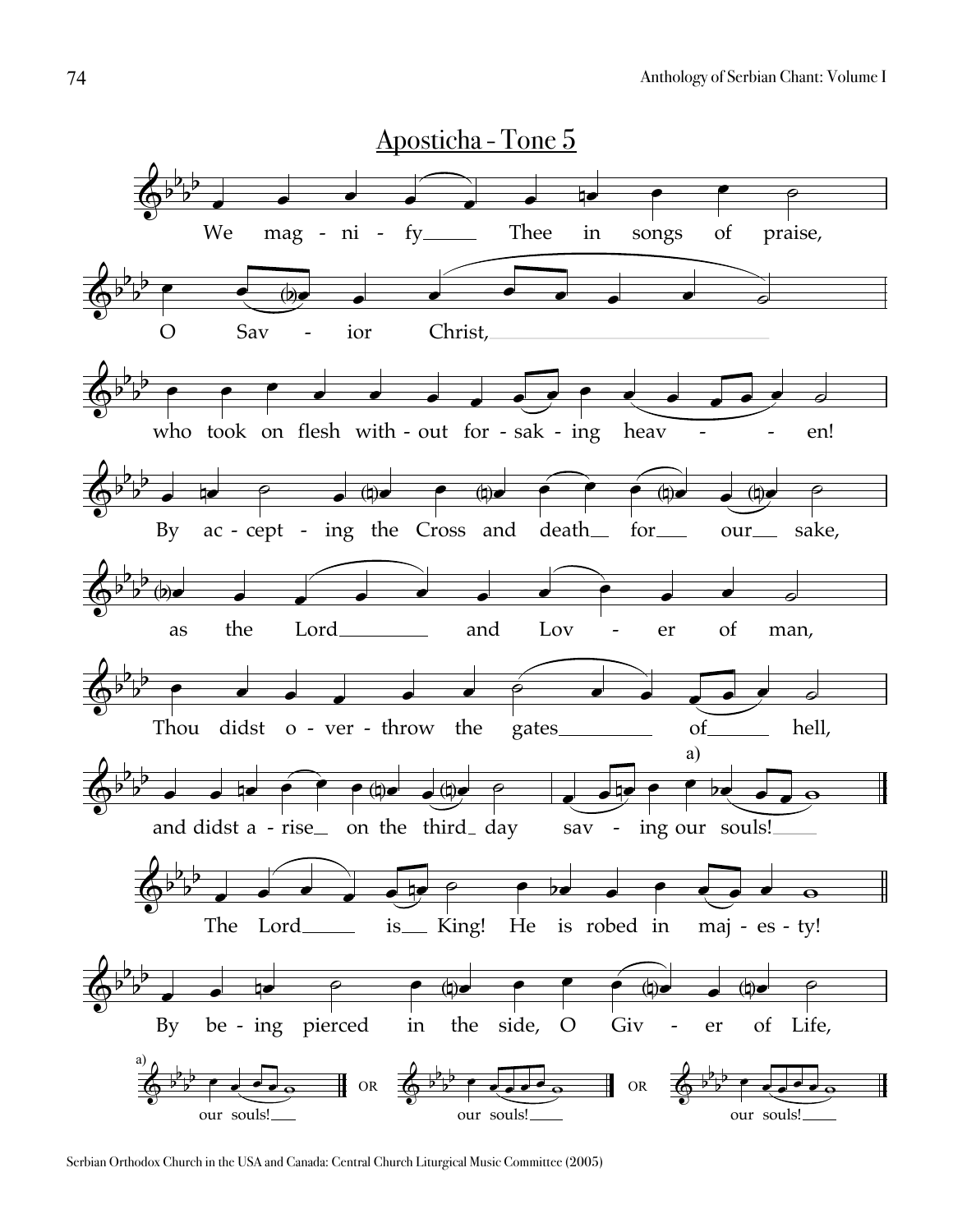



Serbian Orthodox Church in the USA and Canada: Central Church Liturgical Music Committee (2005)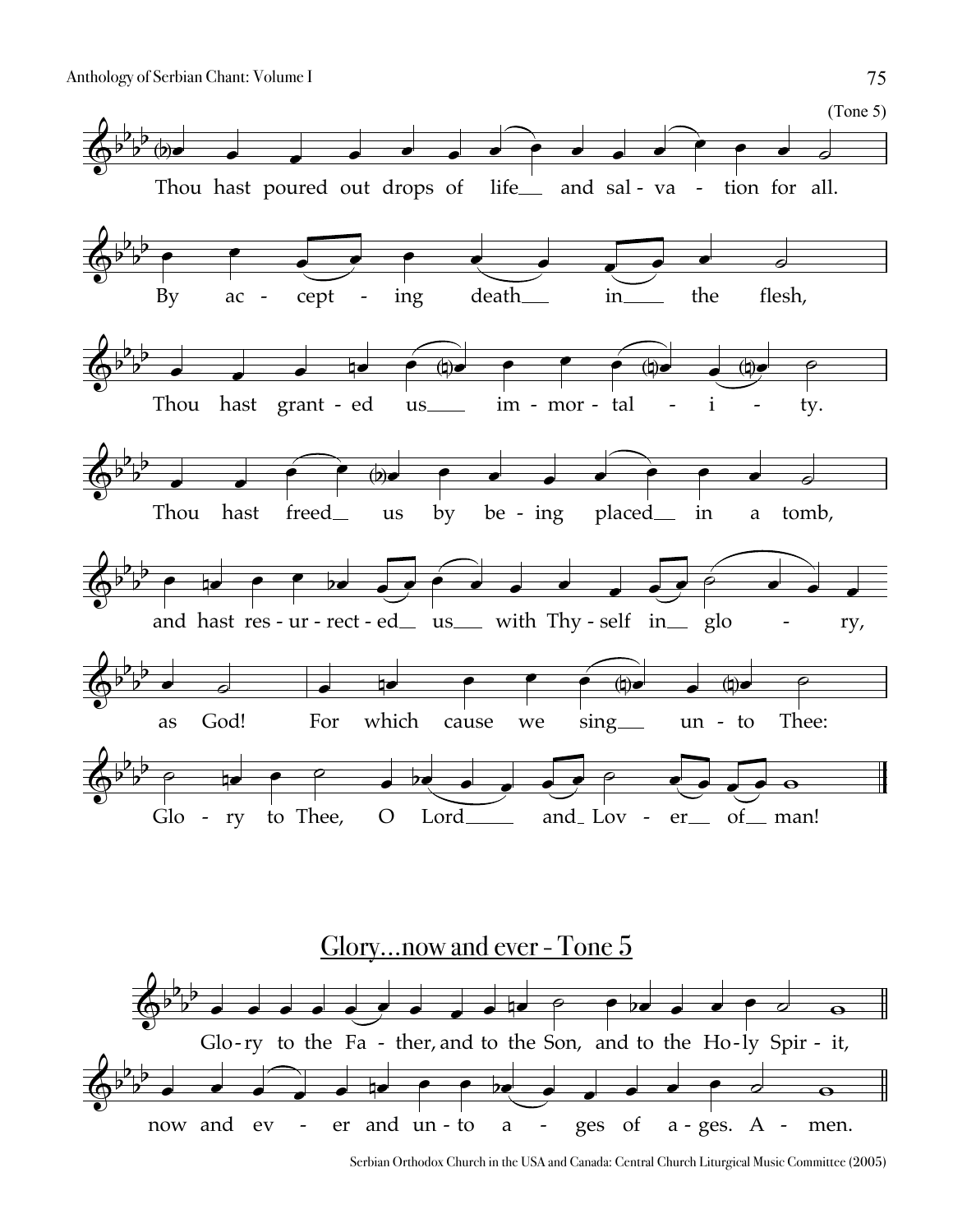

Serbian Orthodox Church in the USA and Canada: Central Church Liturgical Music Committee (2005)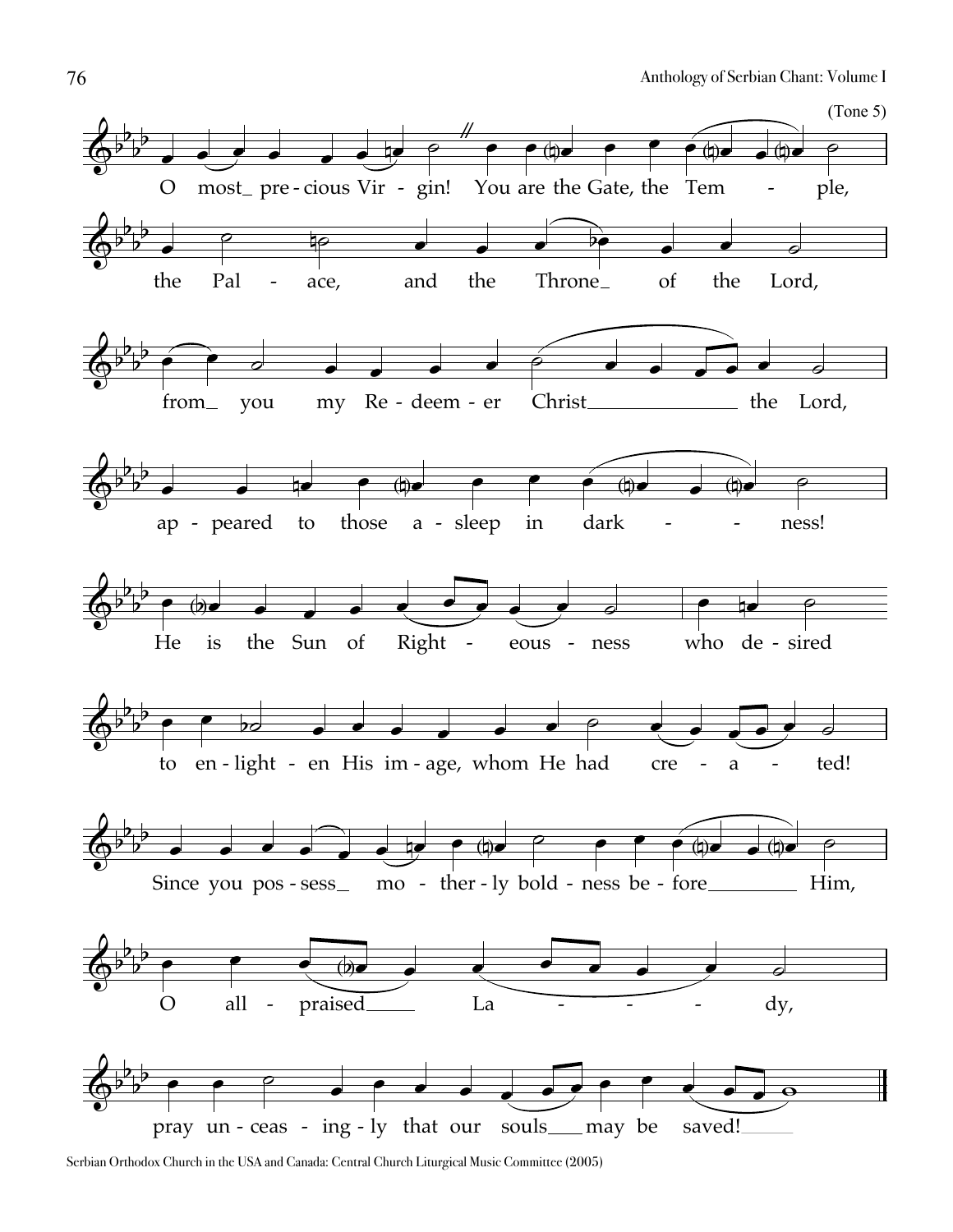

Serbian Orthodox Church in the USA and Canada: Central Church Liturgical Music Committee (2005)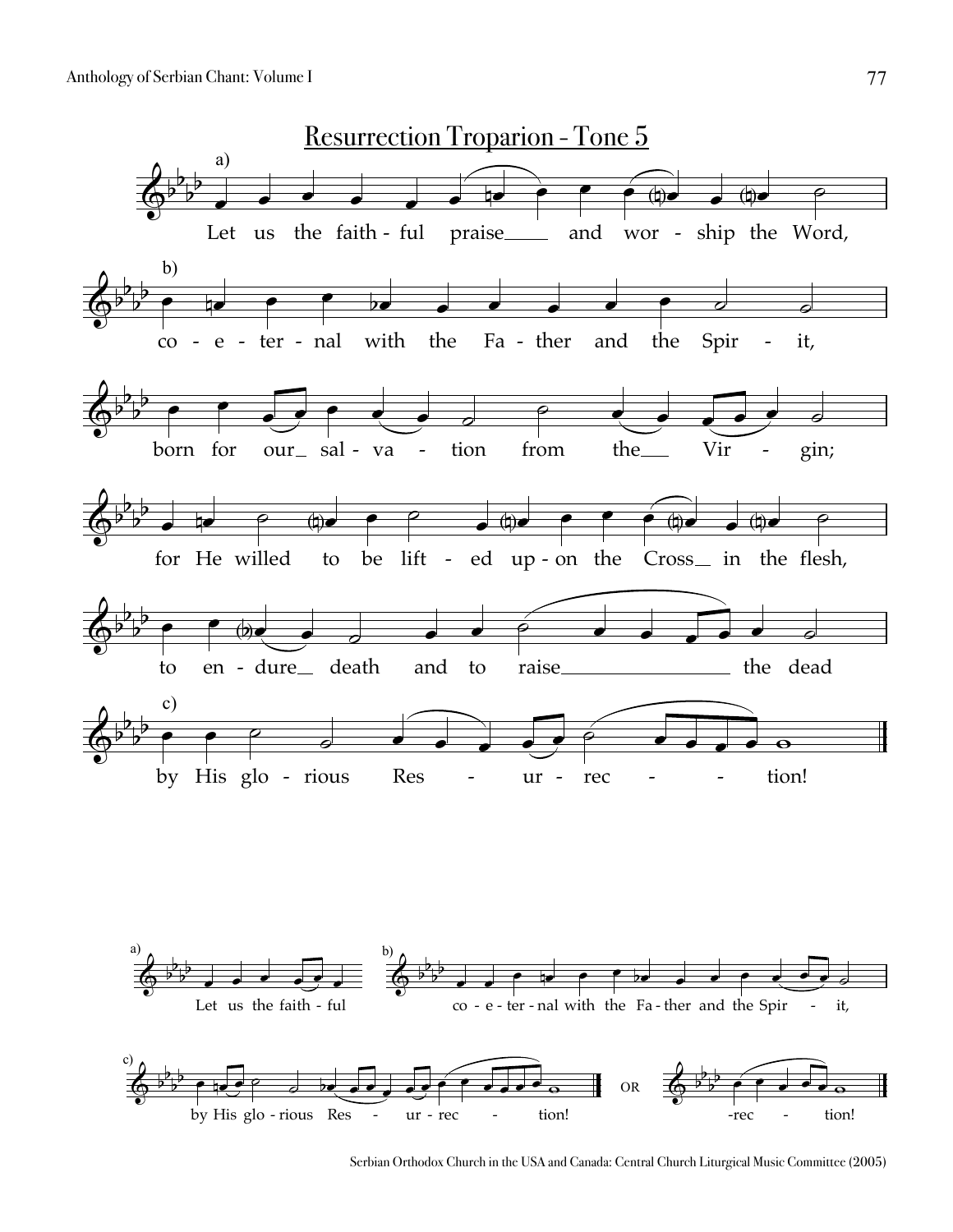

Serbian Orthodox Church in the USA and Canada: Central Church Liturgical Music Committee (2005)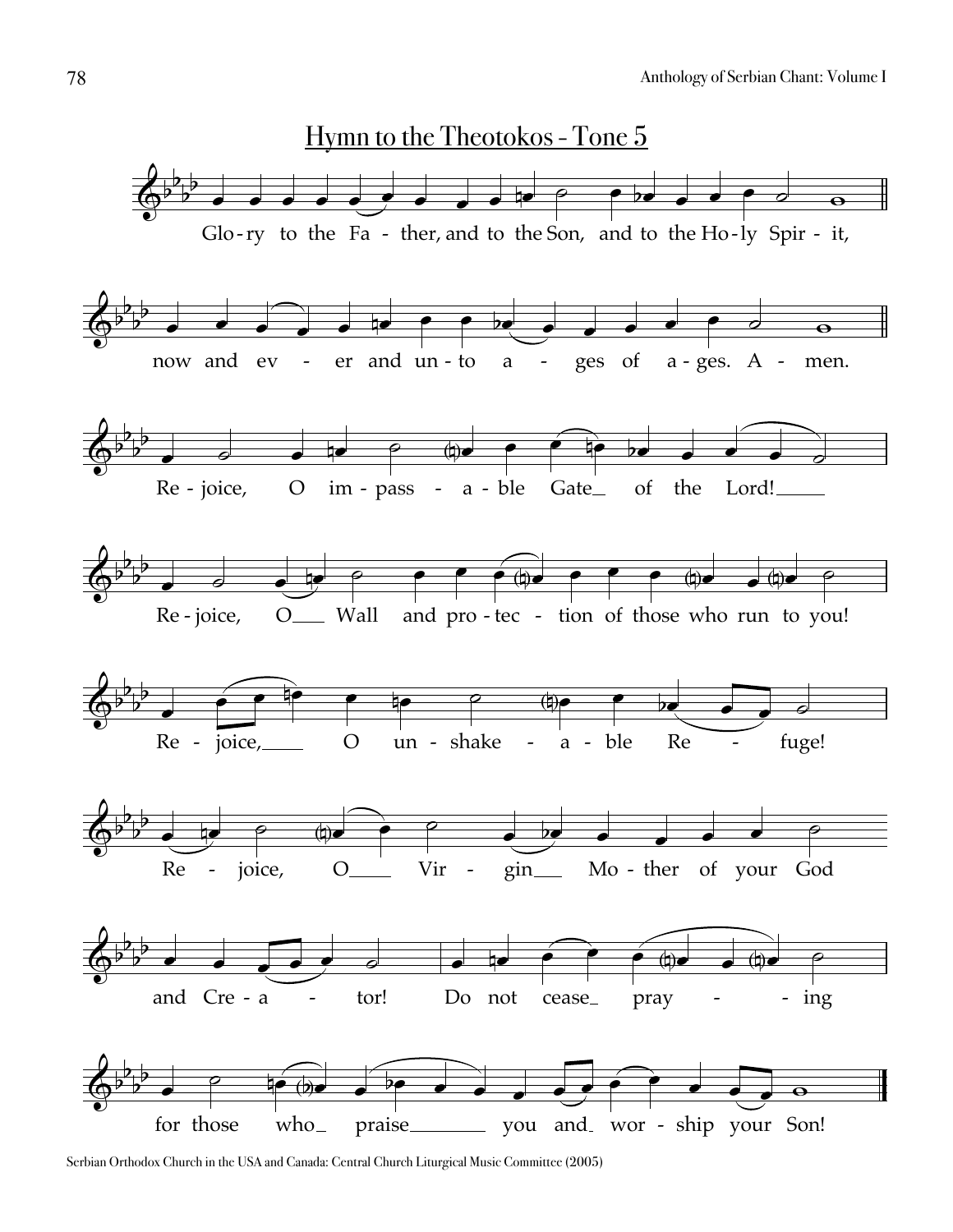

Serbian Orthodox Church in the USA and Canada: Central Church Liturgical Music Committee (2005)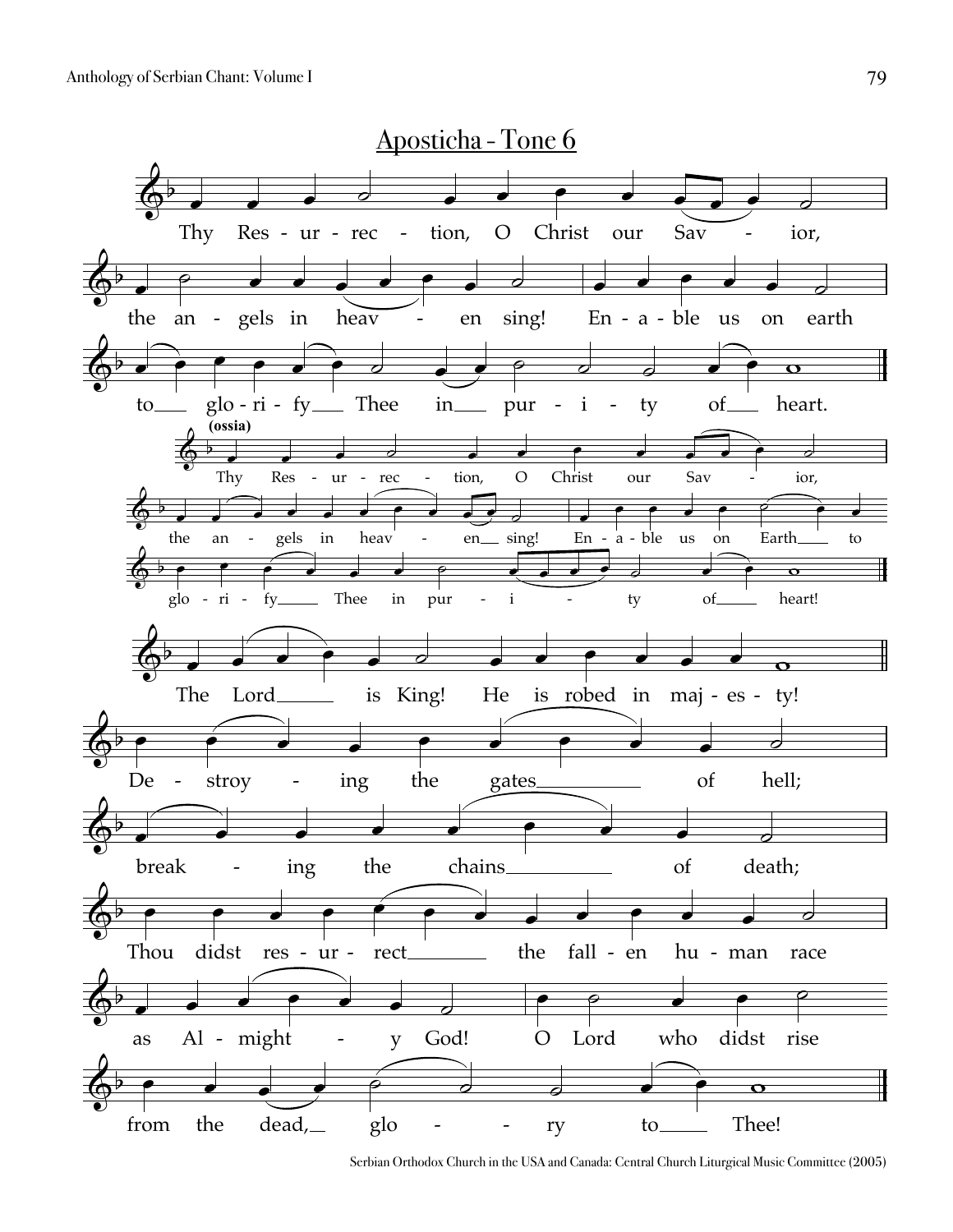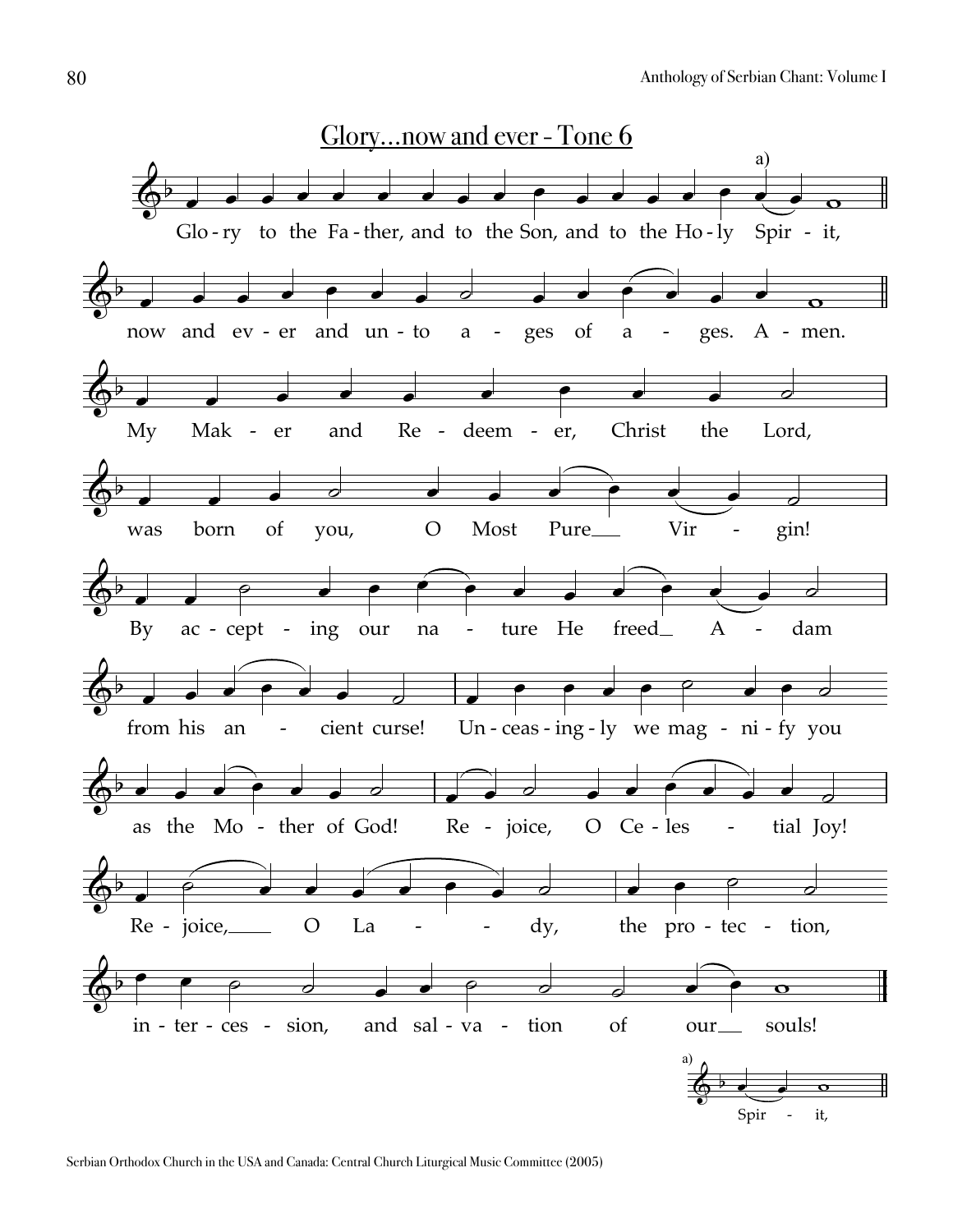

Serbian Orthodox Church in the USA and Canada: Central Church Liturgical Music Committee (2005)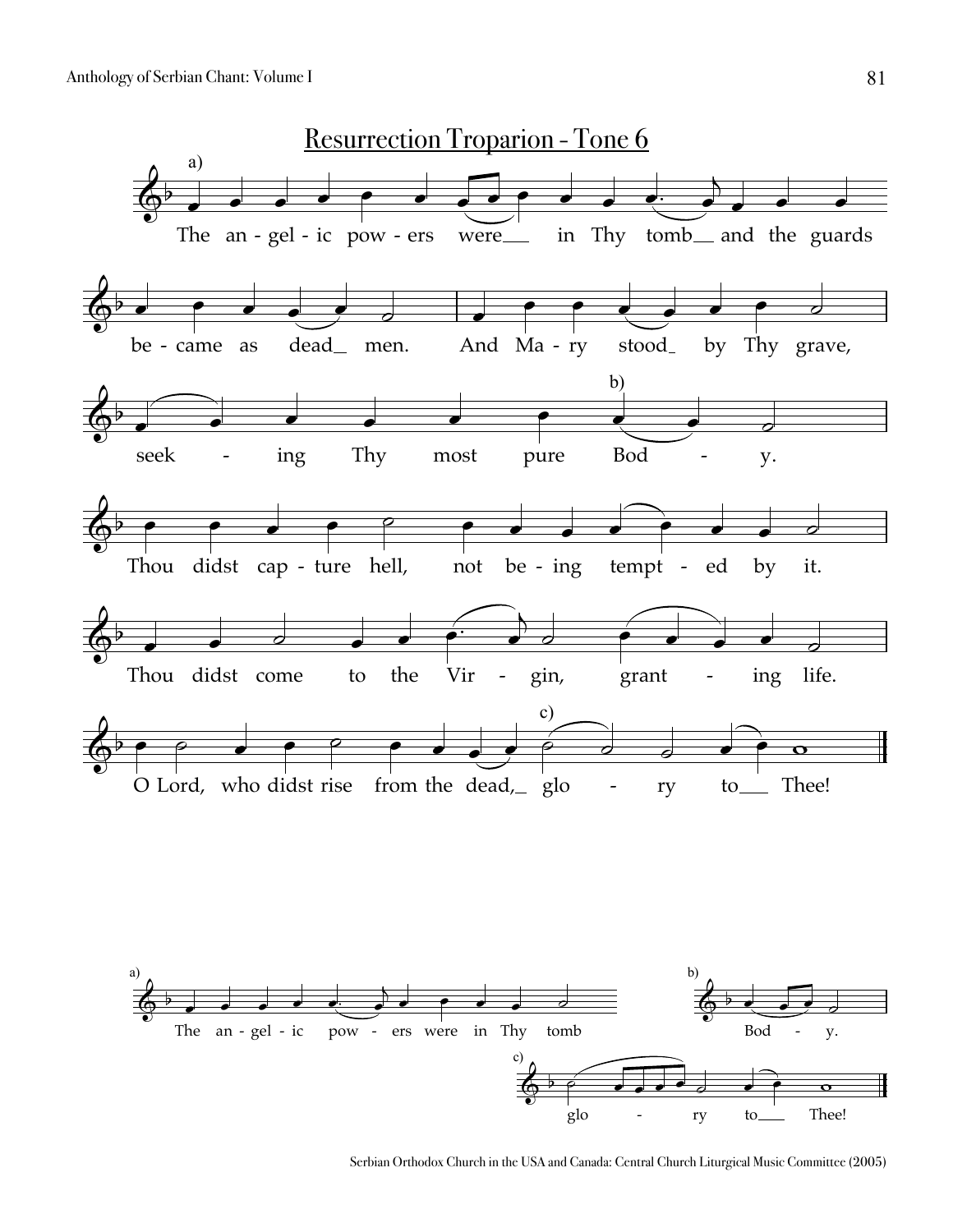

Serbian Orthodox Church in the USA and Canada: Central Church Liturgical Music Committee (2005)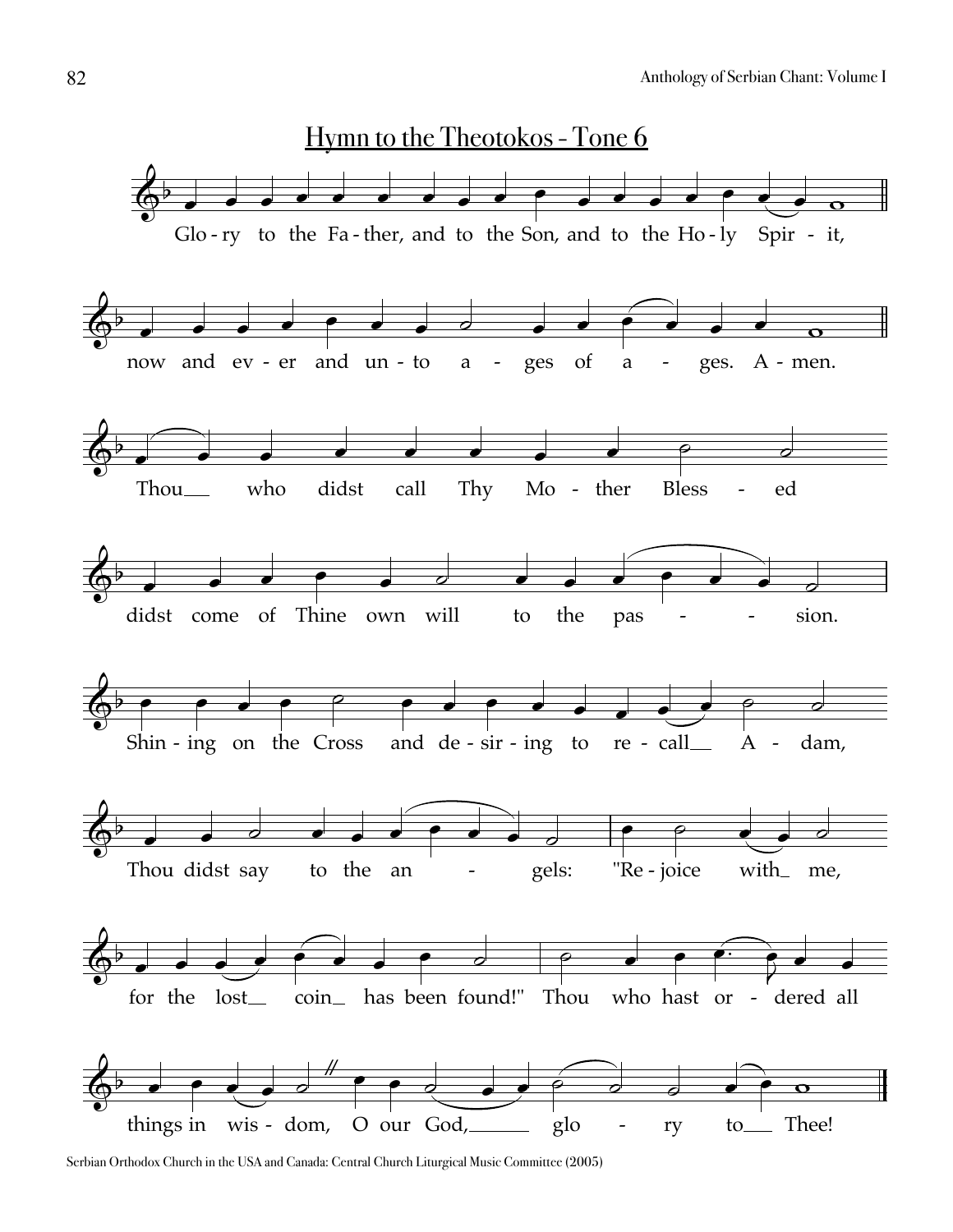

Serbian Orthodox Church in the USA and Canada: Central Church Liturgical Music Committee (2005)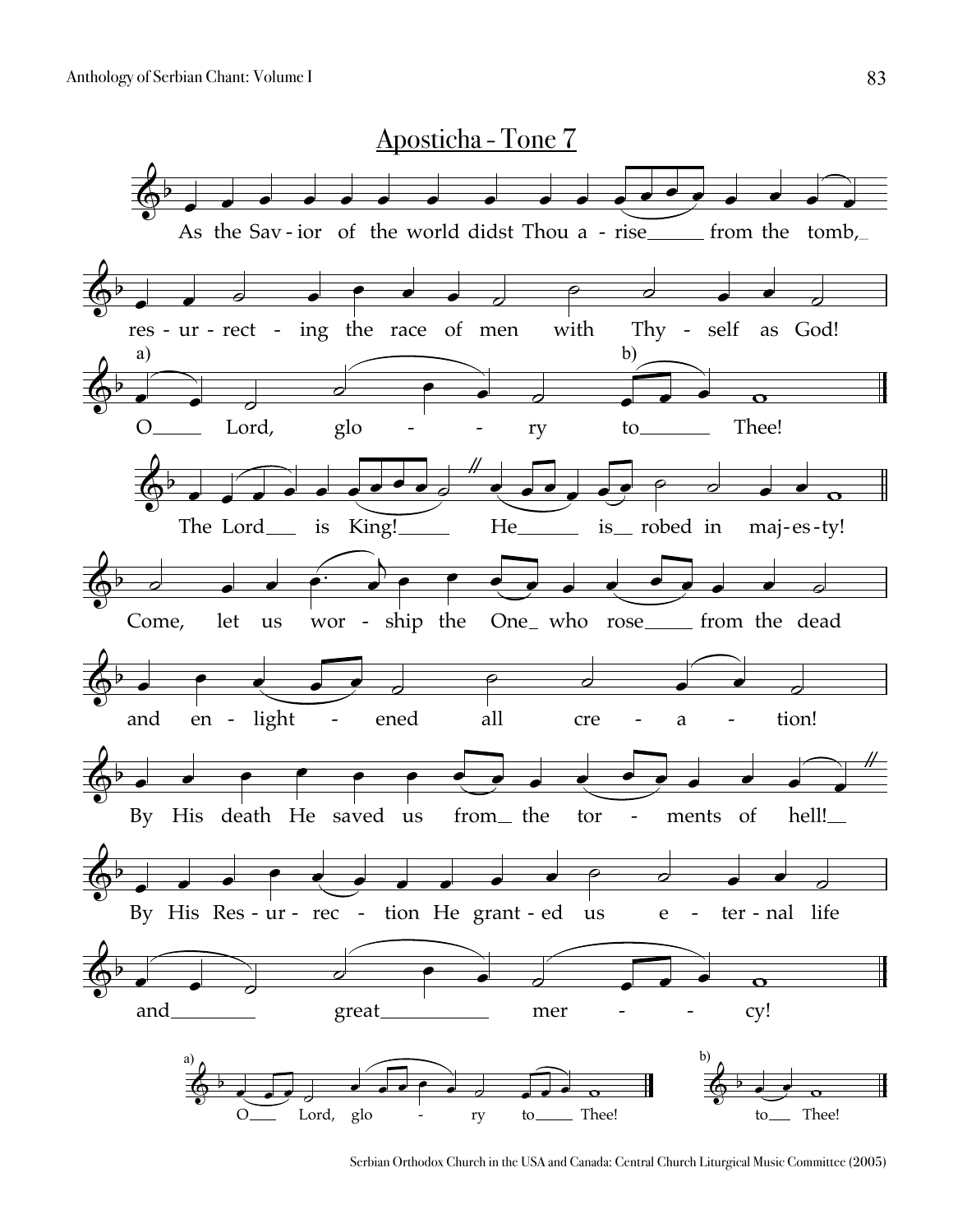

Serbian Orthodox Church in the USA and Canada: Central Church Liturgical Music Committee (2005)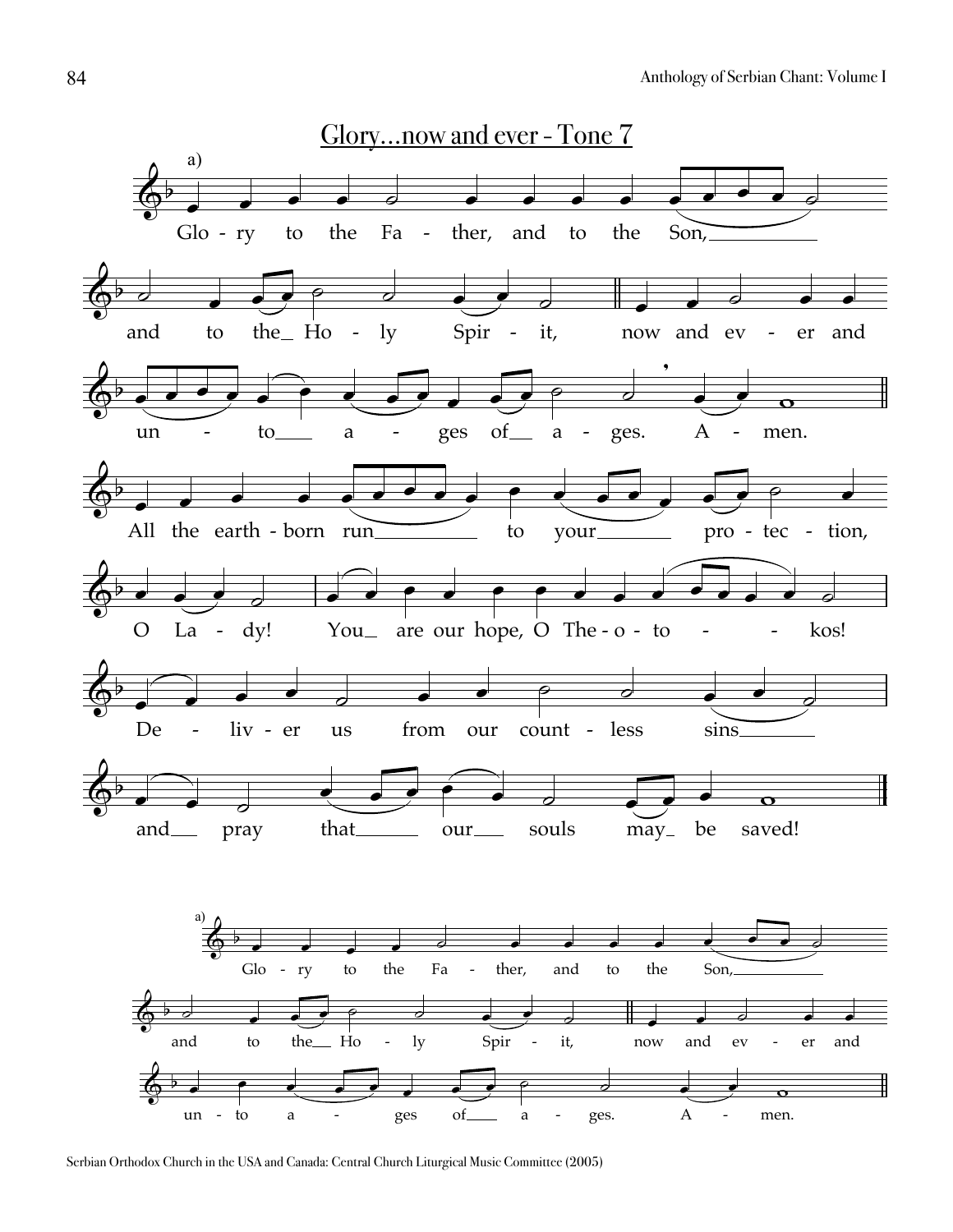

Serbian Orthodox Church in the USA and Canada: Central Church Liturgical Music Committee (2005)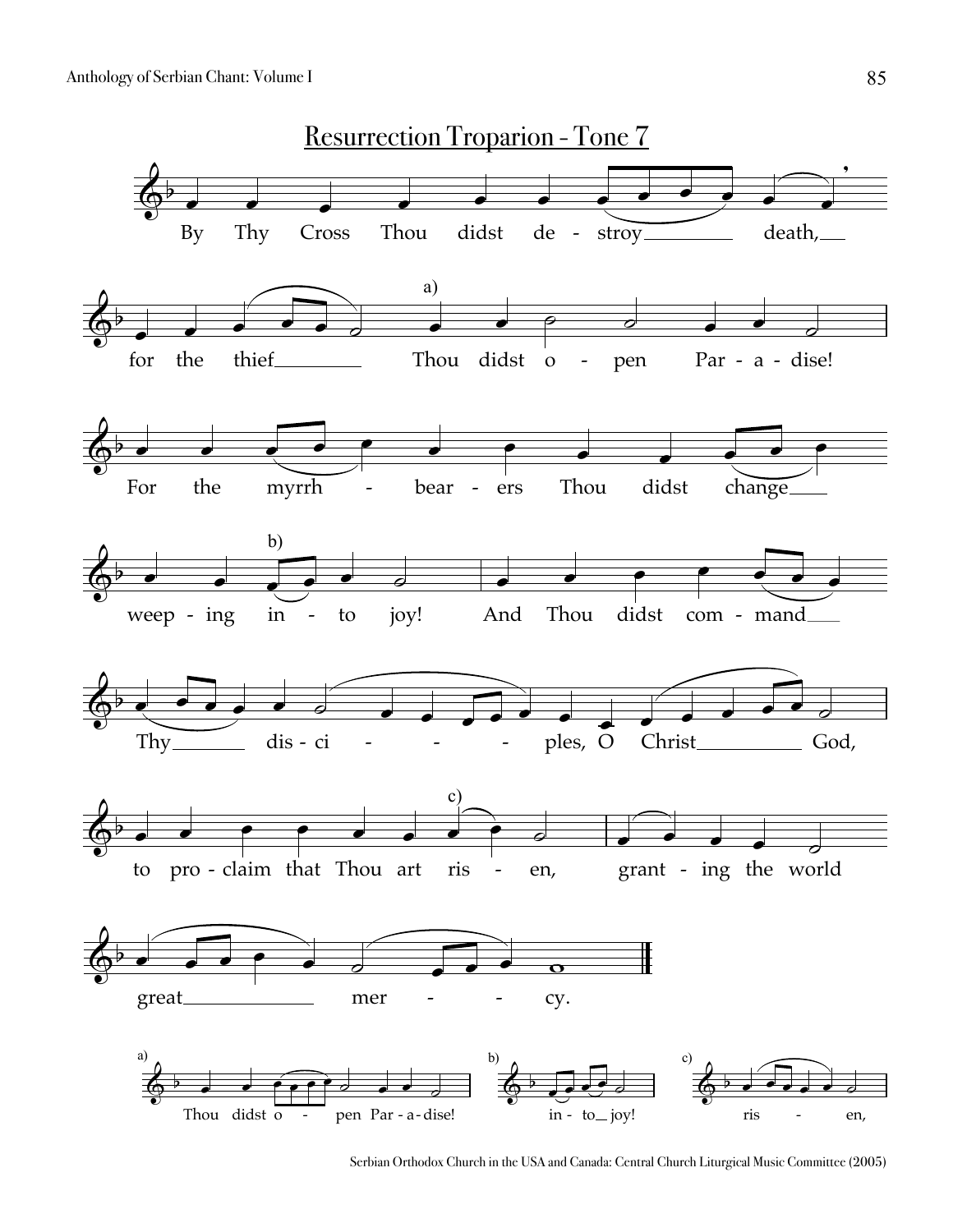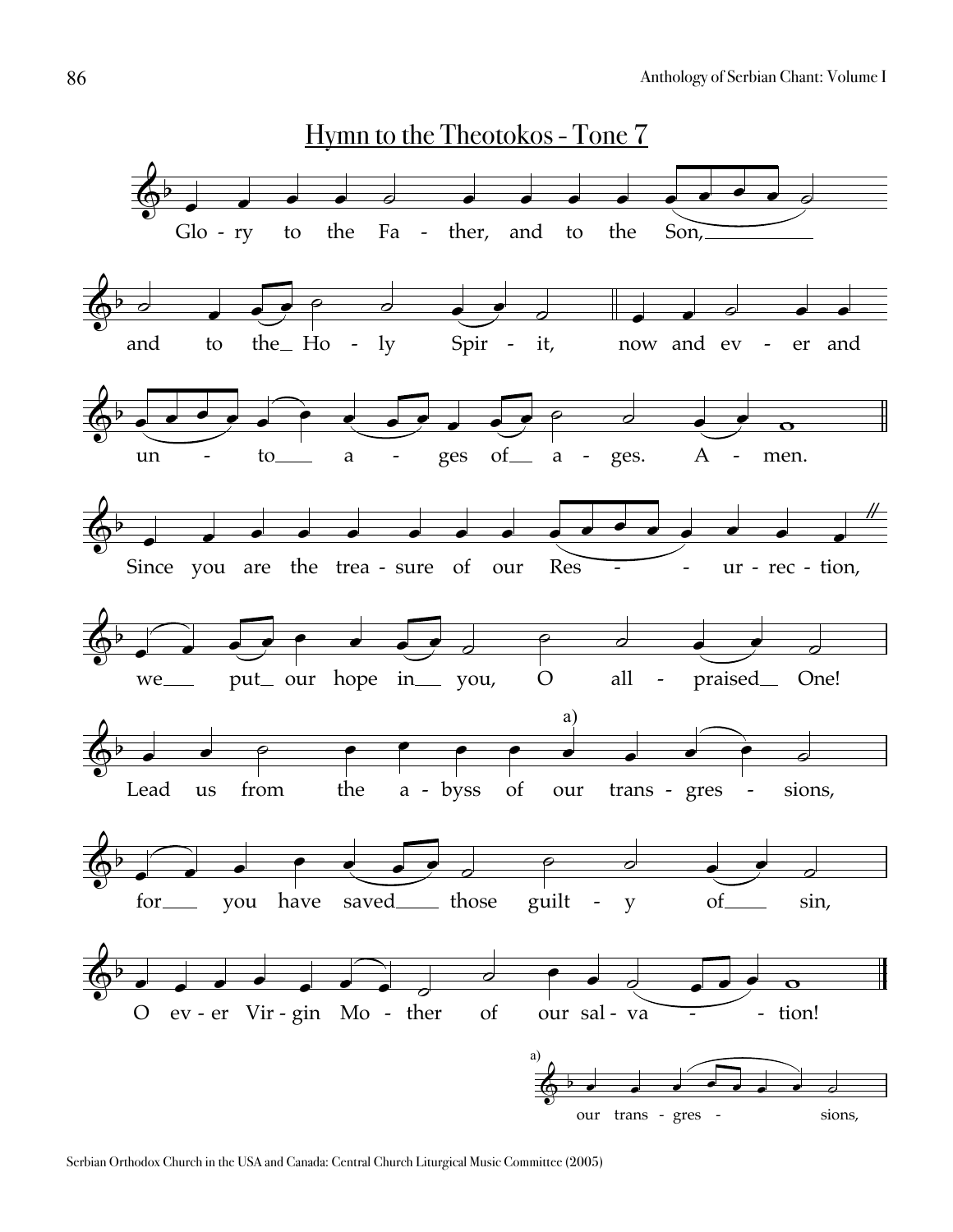

Serbian Orthodox Church in the USA and Canada: Central Church Liturgical Music Committee (2005)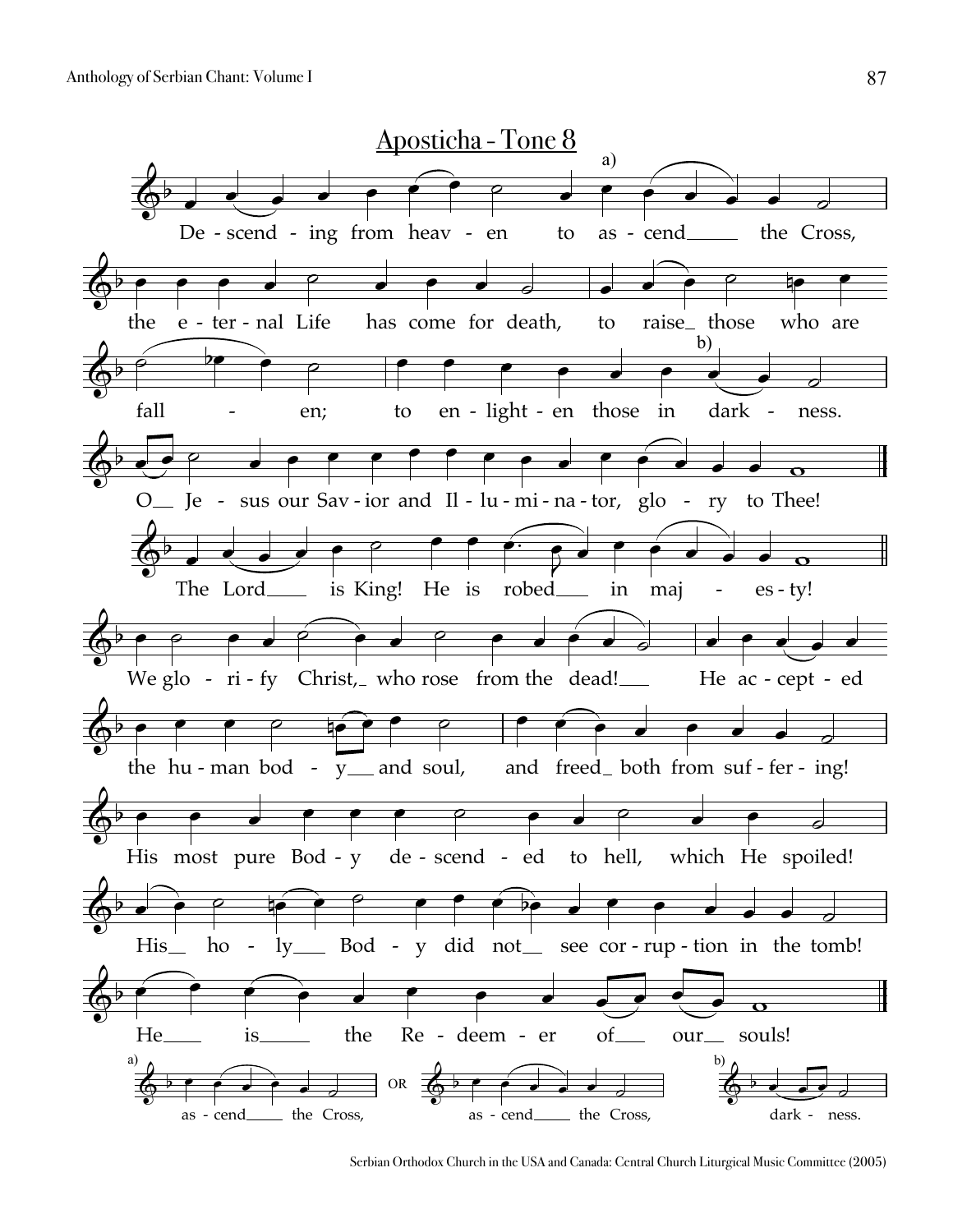

Serbian Orthodox Church in the USA and Canada: Central Church Liturgical Music Committee (2005)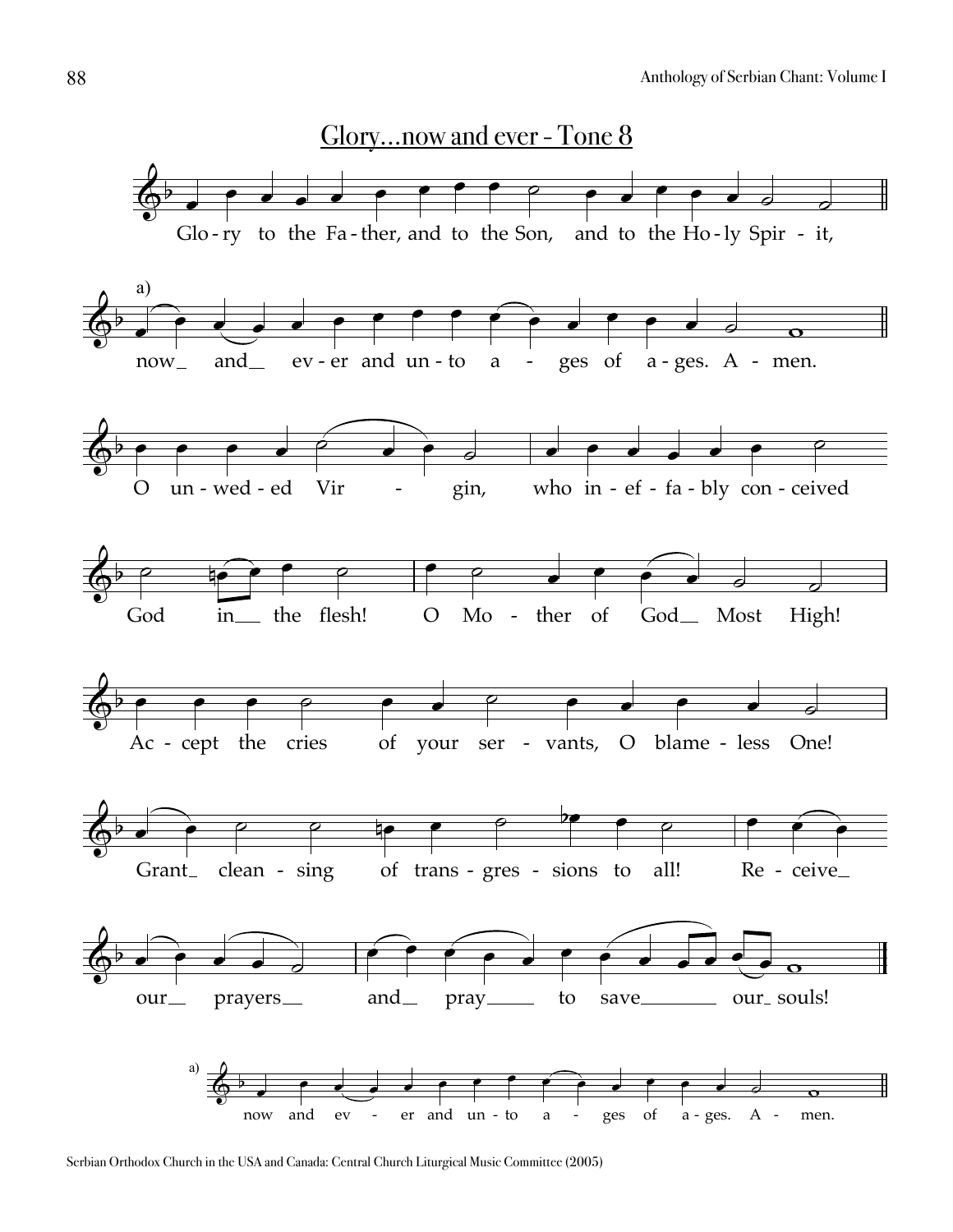

Serbian Orthodox Church in the USA and Canada: Central Church Liturgical Music Committee (2005)